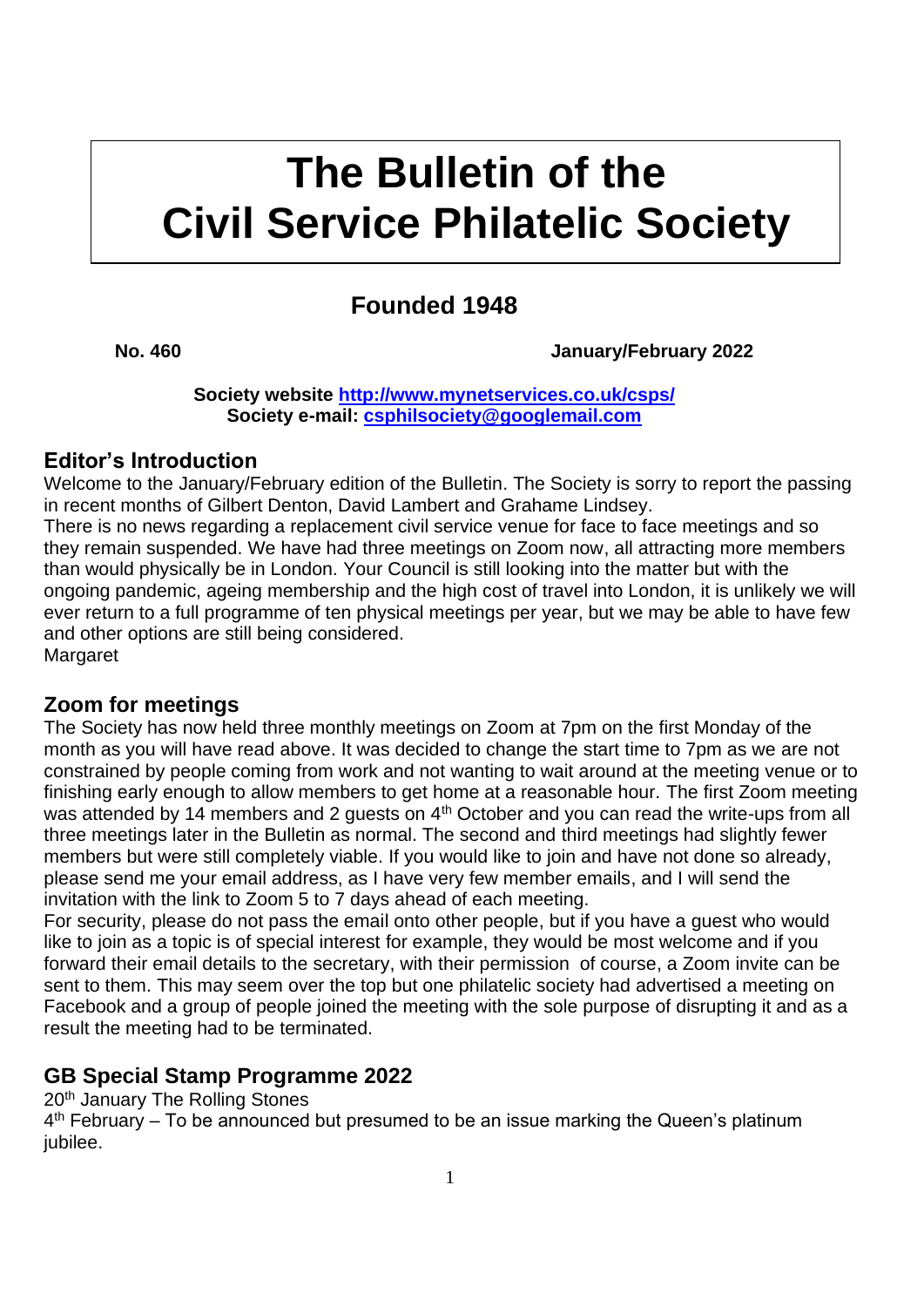28<sup>th</sup> February – The stamp designs of David Gentleman 8<sup>th</sup> March – The FA CUP (150<sup>th</sup> anniversary of the First FA Cup Final) 23rd March – Heroes of the pandemic (Children's designs) 7 th April – Migratory birds 5<sup>th</sup> May Unsung heroes (women of World War II) 2<sup>nd</sup> June – Cats 1<sup>st</sup> July – To be announced 28th July – Commonwealth Games, hosted by Birmingham 1<sup>st</sup> September - To be announced 29th September – Royal Marines 19<sup>th</sup> October – To be announced (Possibly an issue commemorating the Centenary of the BBC) 3rd November – Christmas 24th November – Tutankhamen (Centenary of the Discovery of Tutankhamen's tomb)

It is noted from the Royal Mail website that to pre-order all the stamp issues in 2022 will set you back £181.40.

As an aside, Royal Mail prices changed on 4th January 2022 but 1<sup>st</sup> and 2<sup>nd</sup> class letters and parcels were not increased. Postal discounts will continue for Mailmark customers. A quote by Royal Mail states, '*the modern mail industry is all about barcodes because they bring efficiencies*' and they '*want all the items they handle – letters and parcels – to carry a barcode*'.

As far as I can tell, the letter rates are therefore first class up to 100g 85p, a large letter to 100g £1.29 and second class letters 66p and 96p respectively. A small parcel up to 1kg first class is £3.85 and second class £3.20. Small parcels going by first class mail will have two weight steps at 0 to 1kg and 1 to 2kg, the latter being £5.57 but the rate for second class will cover 0 to 2kg.

### **Jersey Post**

The first issue from Jersey Post in 2022 was made on  $4<sup>th</sup>$  January and marked the Year of the Tiger. The single stamp is illustrated by Wang Huming, Beijing, China, and there is also a miniature sheet. Jersey Post go on to say that in Chinese culture, tigers rule the mountains as the king of all animals. They embody courage and strength and people born in the year of Renyin tiger are born leaders, full of strength and confidence.

### **100 years of radio**

Following on from the GB stamp issue listing and a possible issue for the Centenary of the BBC, John Davies has written this article concerning the birth of the BBC.

This year, 2022, will see the Centenary of the British Broadcasting Company Limited. In June 1974 commemorative stamps were issued marking various events described on them and this was for the 50th anniversary. No doubt Royal Mail will issue something to mark the Centenary. To say that the BBC was born is reasonable. In order to give birth there must be a mother and indeed there was in the form of 2L0. This was the first radio station in London making its inaugural broadcast on the 11th May 1922. Its first name was Marconi's London Wireless Telephone Station and was broadcast on the 360 meters wave band. The studio or offices were located at Marconi House in the Strand (which was just a stones throw along the road from Bush House and the CSPS meeting venue until March 2020 Ed.) and a transmitter was at the Radio House in Wilson Square EC. Although radio waves have been discovered much earlier, I will leave its development to someone more qualified.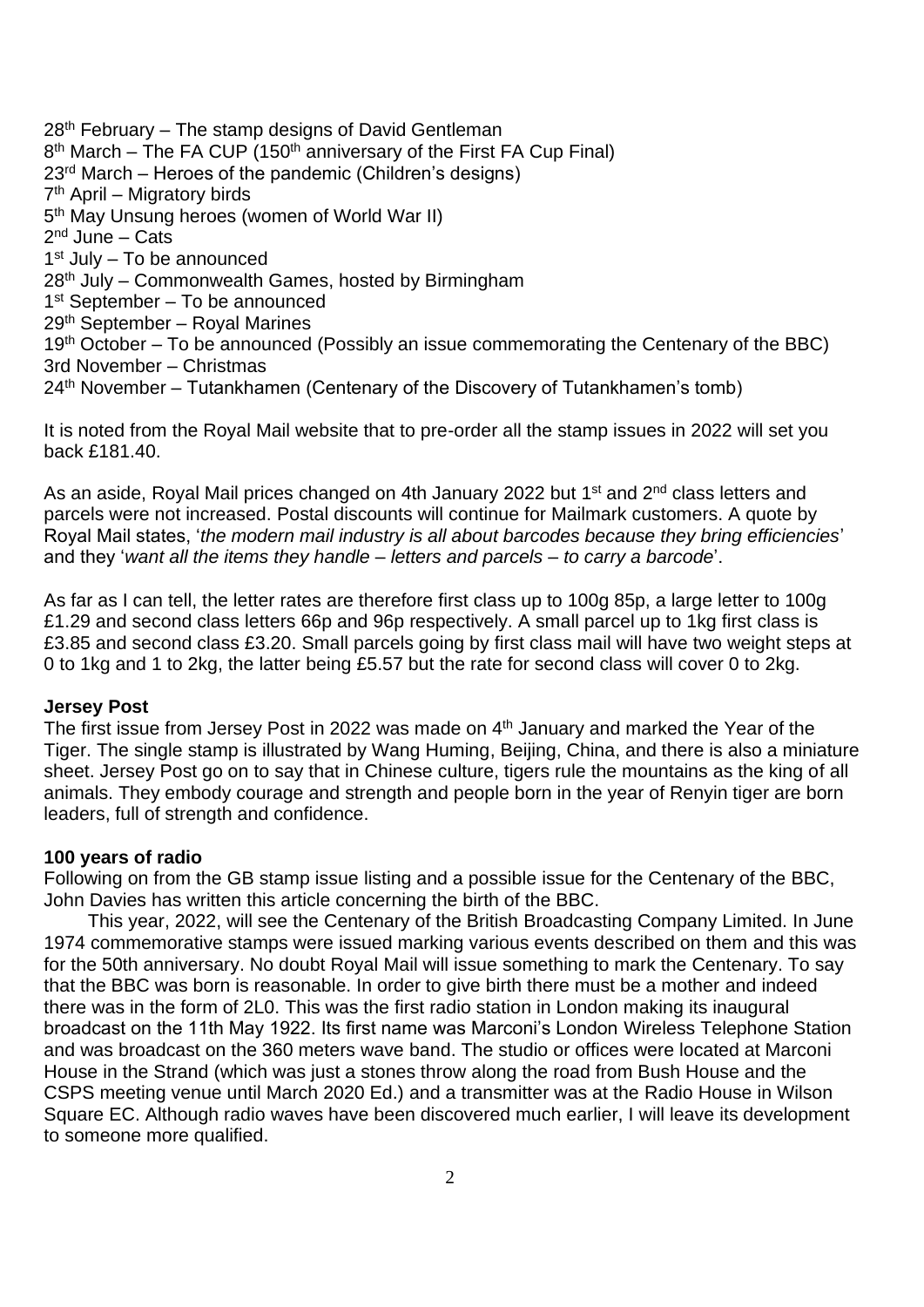2L0 became the London Station of the BBC from the 14th November 1922. It seems that about 300 wireless manufacturers and shareholders got together on the 18th October 1922 to form the BBC and its registration took place on the 15th December and received its license to broadcast from the Postmaster General, Neville Chamberlain on the 18th January 1923. The general manager was John Charles Walsham Reith who became Lord Reith (1889 to 1971). He was Director-General from 1927 to 1938 before becoming Member of Parliament for Southampton in 1940. He was knighted in 1927.

In the very early years the radio or wireless began as a crystal set and within 10 years many improvements were made especially with valves and loudspeakers. In order to use the radio, the public had to pay the license fee, and it is said that from 1922/23 some 18,000 licenses had been issued (bought) but within 10 years the number had risen to 5 million. The original fee was 10 shillings (50p) per year and classified as a broadcast receiving license, several decades later it was abolished.

In due course radio stations were named. The National Programme started on the 9th March 1930. It was so called because it could be relayed to stations outside London. With the outbreak of the Second World War on the 3rd September 1939, the National Programme was renamed the Home Service on the 1st September. There was one other station at that time called the Regional Programme which began broadcasting on the 21st October 1929 when 2LO moved to Brookmans Park, Hatfield, Hertfordshire and renamed itself London Regional. With the outbreak of war, it was discontinued and merged with the National becoming the Home Service. This name continued right up to the 30th September 1967 and was renamed Radio Four.

The alternative to the Home Programme was the Light Programme which replaced the Forces Programme on the 29th July. The Forces Programme came about because of the Second World War. It was a combination of the National and Regional programmes. It began on the 7th January 1940. As perhaps the title implies, it was a more lighthearted programme which consisted of dance band music, quizzes and comedy turns. The radio announcer would introduce the programmes as for example, the news as 'Here is the news on the Home and Forces Programme'. Always whoever read the news would state his/her name. With the coming of peace, the Forces Programme was renamed the Light Programme. This continued until the 30th September 1967 when it became Radio Two.

There is a host of names linked with the BBC's early days so here is just a few apart from Lord John Reith already mentioned. Arthur Burrows was the first programme director who came from 2LO. He was 'Uncle Arthur' of children's programmes, the first news reader and joint editor of the Radio Times which was published on Friday for the week beginning the 30th September 1923 costing 2d.

During the Second World War there was Allan Lidell with the news. For security reasons, as was the custom at the time, all news readers introduced themselves so that the listener would recognise the voice. He always began by saying, 'Here is the news and this is Allan Lidell reading it'. Freddie Grieswood was a deputy chief announcer who chaired many programmes in his time. Perhaps best remembered for In Town Tonight and question master for Any Questions. Stuart Hibberd joined the BBC 1924 and he was the longest serving announcer. On the programme 'Monday Night at Eight', he was the mystery voice. He retired in 1949. Others include John Snagge whose speciality was giving a commentary on the annual Oxford and Cambridge boat race and Richard Dimbleby whose voice was heard at great occasions. He posted from overseas as the war correspondent. He also commentated at the 1953 Coronation. He was a regular member of 'Twenty Questions' and host of 'Down your Way'.

It has been said between 1950 and 1965, Richard Dimbleby covered more than 500 outside broadcasts for both radio and television. It can be said that his voice was one of authority. So it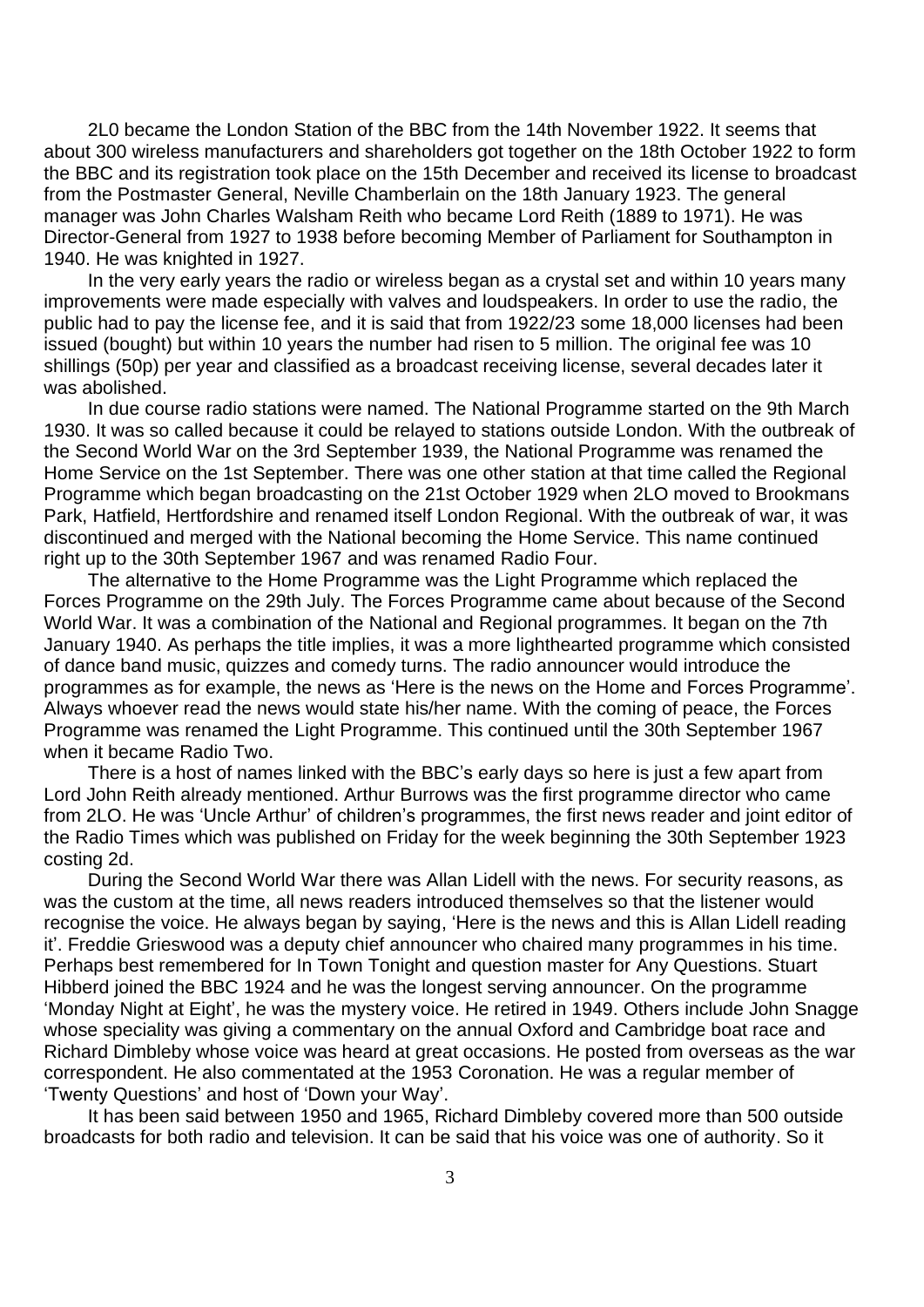was on the programme Panorama that he introduced a film in black-and-white called 'Swiss Spaghetti Harvest' on 1st April 1957. The film as seems to be the tradition, had romantic music in the background. The whole commentary was spoken by Mr Dimbleby in his usual matter-of-fact manner. A very high proportion of viewers believed what they saw and it is known that some viewers wrote to the BBC asking where they could buy spaghetti plants.

It is known that spaghetti is an Italian dish but the programme or film was said to be in Ticino which is on the border of Switzerland and Italy overlooking Lake Lugano. In spite of the film being a hoax, it is one of the BBC's classic little gems and shown sometimes.

In 1972 when the 50th Anniversary took place one of the stamps depicted the television camera. Whether this was appropriate remains to be debated as the first scheduled transmission took place on the 30th October 1936. If the Centenary is to be commemorated then those who were pioneers should be featured such as Sir John Reith. From 1922 there were obviously many 'firsts', such as King George V's Christmas Day message to the Empire in 1932, the publication of the Radio Times in 1923 and still going on, which now includes television schedules. The Radio Times was registered at the then GPO as a newspaper. It will be interesting to see what Royal Mail comes up with this time. There is a great deal of choice.

One further aspect aimed at children between 9 and 14 was the comic Radio Fun which was published every Thursday priced at 2d. It's first edition appeared on the 15th October 1938 and featured characters such as Arthur Askey, Jack Warner, Tommy Handley, Wilfred Pickles and numerous others. From 1956 American characters started to appear such as Superman. In 1961 it merged with Buster which signaled the decline and fall of radio. **John Davies** 

### **What you missed at recent Zoom meetings…**

**4 th October 2021** A Talk and Display by Margaret Emerson

For this first Zoom online meeting of the CSPS our Secretary Margaret Emerson gave a talk and display entitled 'Early Days of the Post 1660 to Postal Reform and Beyond' and a second shorter display 'Kent Connections'.

Margaret started by talking briefly about merchant mail, recalling an article in our 2008 Diamond Jubilee Bulletin written by John Dennett before moving on to the King's Posts set up by Henry VIII and then the start of Royal Mail after the Restoration. A map of Horse Post Roads from 1677 was shown focusing on Kent and an engraving of a Post Boy, a misnomer as they were not boys but usually ex-cavalrymen and this image showed the two ways mail was carried depending on its destination. The portmantle on his back contained the Great Mail for the road and Bybag letters were in a satchel around his middle. Great Mail was bags of letters for his road and each postmaster took bags for his town. The Bybag carried by-letters and these were collected at post towns on his road and were for delivery to post towns on the same road.

Margaret showed a number of Bishop Marks, the concept of Henry Bishop Postmaster General in 1660 to have a postmark to avoid mail being held and delayed. The items highlighted the differences over time and between the marks applied in London and Edinburgh. The Bishop marks were also applied in Dublin. The oldest item displayed with a Bishop Mark was written to an addressee in Tunbridge Wells dating from 1700.The marks had a month and date of the month only and no year, so it is only possible to determine the year by the correspondence itself if it survives. The last two items in this section had a Sevenoaks arc and Deal straight line respectively.

The next part of the display covered the local London Penny Post started in 1680, being the brainchild of William Dockwra, an English merchant, along with his partner [Robert Murray.](https://en.wikipedia.org/wiki/Robert_Murray_(financier)) There was no official postal system for mail delivery within the City of London and its suburbs and this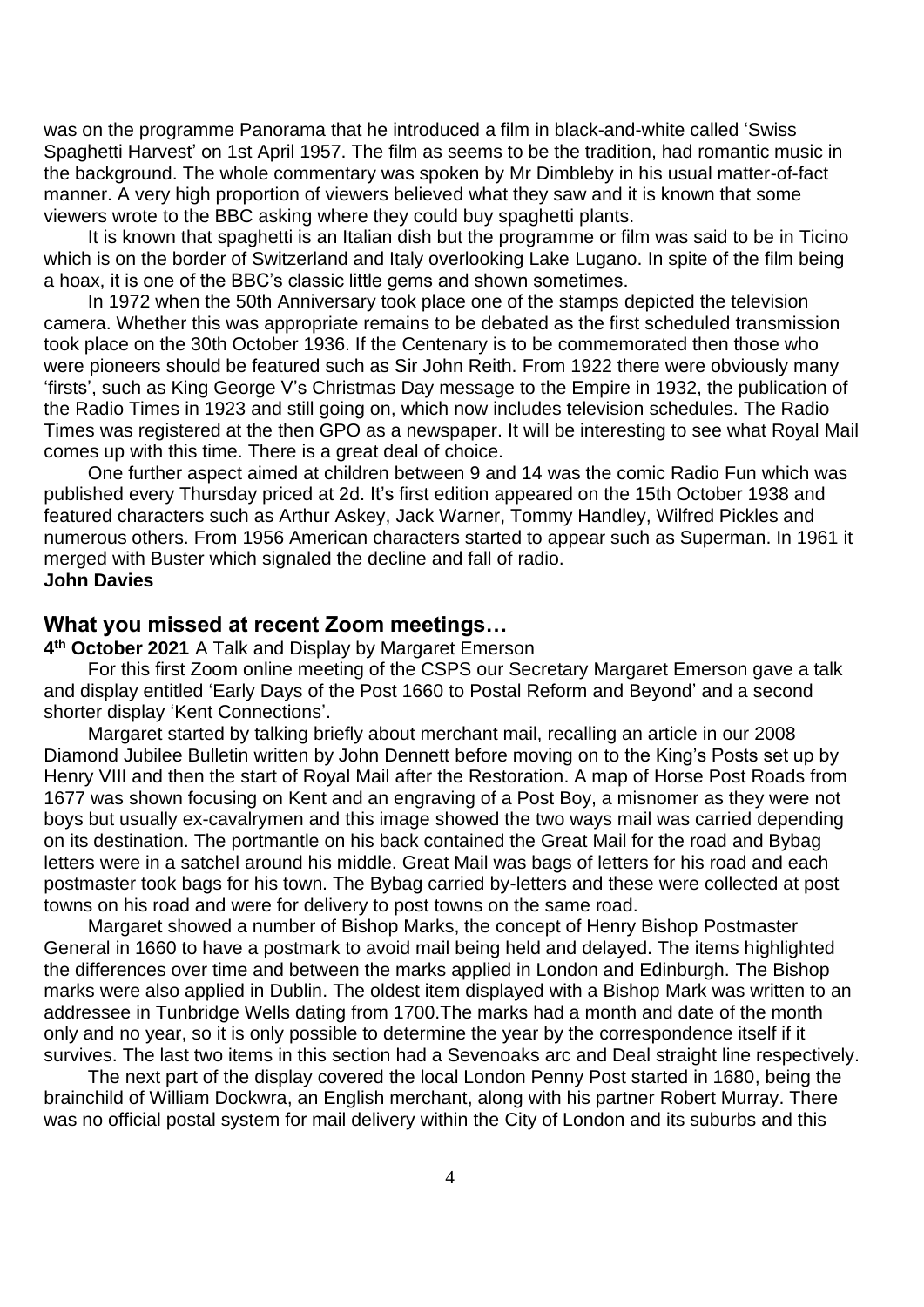system operated within a radius of 10 miles and was successful. A couple of Dockwra marks were shown.

The next section covered mail to and from Kent and the postal markings it received. Kent is the focus of Margaret's postal history collection as although not born in the county, she has lived most of her life there. This section began with an image of a mail coach of 1787. The mail coaches were built by John Besant, one of the notable figures in improving the design of coaches. In 1792 Besant introduced a new mail coach design with a more effective "band" braking system, it could turn in a tighter circle without danger of turning over and most importantly had a novel method of preventing the wheels from coming off while the coach was moving, which Margaret considered important. John Besant and John Vidler built the best coaches of the era, becoming suppliers of coaches to Royal Mail who exclusively bought Vidler coaches for 14 years. Besant and Vidler cornered the GPO contract for coaches and also became almost exclusive in the business of repair and servicing.

A map of the Kentish post roads in 1790 was shown and a 1903 postcard depicting the Bull Inn, Rochester, a coaching inn for exchange of horses and mail. The building that stands today is about 400 years old and is now the Victoria and Bull Inn. A Maidstone arc postmark was shown and then various mileage marks including Rochester and Maidstone as distance and weight, determined by the number of sheets, was taken into account, with the mileage measured from points in London. Tenterden had a circular mark with the 60 mileage at the base. Mileages on the Dover London road were calculated to the south side of London Bridge. In 1829 the mileages were removed from the marks.

Heading towards the postal reforms of 1840 Margaret spent some time on Rowland Hill and his pamphlet *Post Office Reform: its Importance and Practicability* issued in 1837. Uniform 4d post was the first sign of change, coming into force 5<sup>th</sup> December 1839, partly to prevent massive loss of revenue. From 9<sup>th</sup> January 1840 Uniform Penny Post came into force but with no adhesive stamps at this stage. A Maidstone Uniform Penny Post item with a dated double circle of 12<sup>th</sup> June 1840 was shown and a cover from Maidstone with a Penny Black, 2<sup>nd</sup> March 1841 and a black Maltese Cross cancel, which by this time had replaced the initial red. Margaret went on to describe and display examples of the different postmarks that were employed within a few years of postal reform until the early 1900s, including the so called 1844 cancels with a number for the post town between bars, the duplex marks with the number between bars in various different layouts and also incorporating a CDS type cancel which was applied in one operation, saving time. However, it was not that simple. Mail from a sub-office would be cancelled by the sub-office on the reverse and then the stamp would receive the postal town cancel. With postcards the sub-office and post town cancels were on the face, but this double cancelling was later abolished.

The final part of the display was called Kent Connections and was illustrated with various items connected with Margaret's maternal grandparents who were born in Strood and Rochester. These included a postcard to tell her grandmother that she had received a Local Scholarship First Class 2nd September 1898, the card receiving a Rochester 650 duplex. A Rochester double circle cancel sometimes known as a Dulwich mark from 18<sup>th</sup> November 1904, was applied to a postcard of a family house in Strood. A receipt dated 13<sup>th</sup> May 1909 for a Singer Sewing machine Margaret's grandmother had purchased bore a 1d revenue tax embossed stamp at the base. Stamps were not first invented in 1840 and the Penny Black and Tupenny Blue should be more correctly be called the first adhesive prepaid postage stamps. There was a Rochester Squared Circle 22<sup>nd</sup> December 1905 on a postcard, but these were not a successful type of postmark as the corners of the cancellers were sharp and either became damaged or gouged holes in the mail.

Some postcards of Strood High Street followed and an archive image of Margaret's Great Grandfather outside his tobacconist shop. An indenture dated 1st October 1902 bore a 2/6 tax paid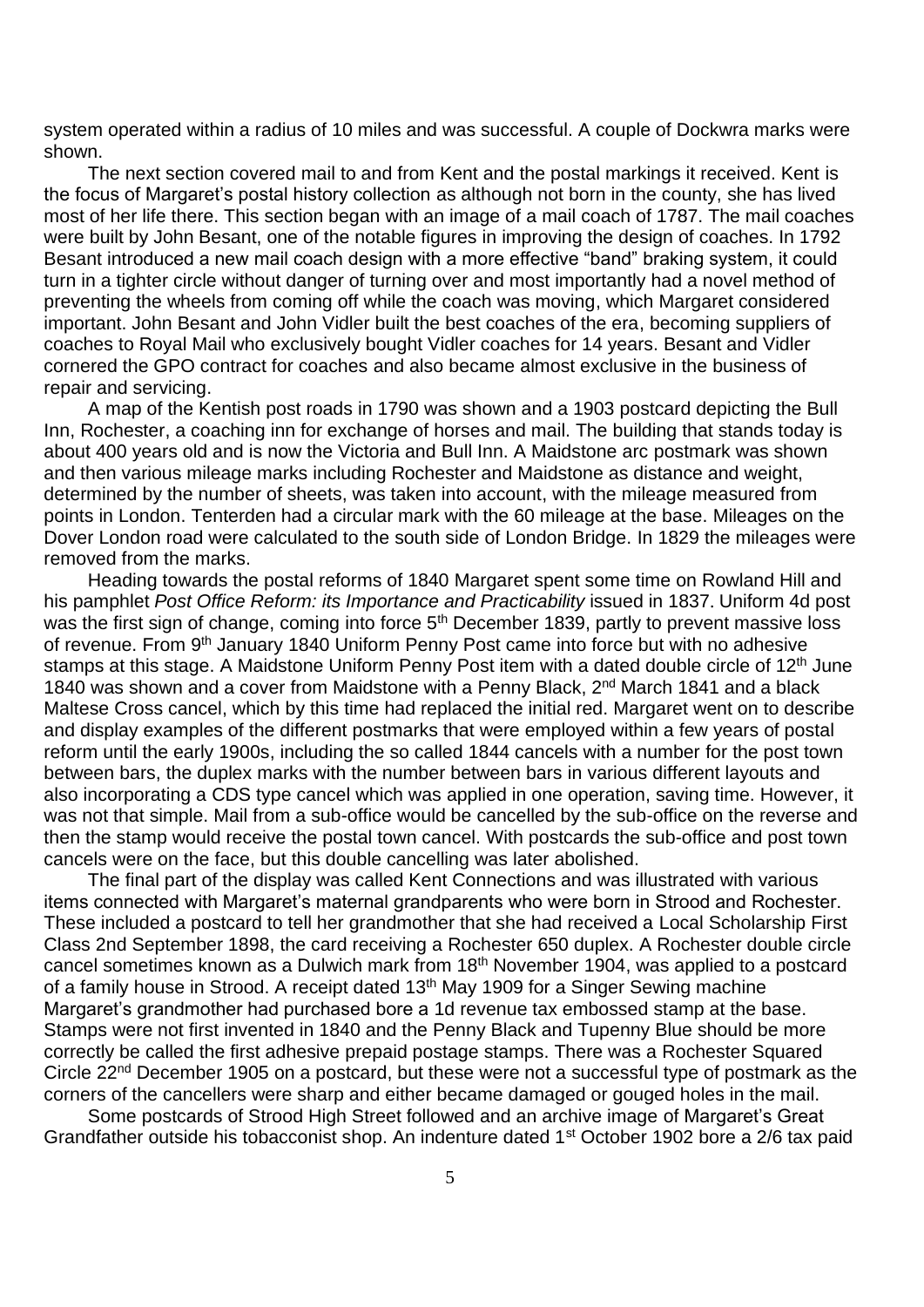revenue stamp and this was for Margaret's grandfather's apprenticeship. A number of WWI postcards sent to Margaret's grandmother from France were shown next. These included examples from Christmas and New year 1916 and 1917 including a couple of silk cards, one with the Royal Engineers military crest. The cards were bagged up and sent together so have no individual frankings. The display concluded with a letter from Margaret's grandfather's employer discussing repatriation to the building trade and his demobilization papers

#### **1 st November 2021 1936 Olympics** A Talk and Display by Tony Bosworth FRPSL

Tony started by giving some background to the 1936 Olympics. The Winter Games in 1936 were the fourth and the Summer Games the eleventh of the new Olympiad, which was the concept of the father or founder of the modern games Pierre de Coubertin. He had the concept of a festival of sport every four years and the first of these was held in 1896 in Athens. These were games for gentlemen, so there were no athletes of working class and no females.

In 1912 the games had been offered to Germany but they were turned down and they were hosted in Stockholm instead, but then officials were told to get the Games for Germany to be held in 1916. Obviously, this was in the middle of the First World War and even after it ended Germany was not allowed back in the Games due to war reparations. Leni Riefenstahl was a top film maker in the 1930s and had impressed Hitler. She was given sole rights to film the 1936 Games by the German Olympic Committee and the film was called 'Olympia'. Germany had been awarded the 1936 Games by just one vote over Spain, which in that year descended into civil war.

Looking at the personalities of the games there was Dr Theodore Lewald and Carl Diem who were organisers. Lewald was found to have Jewish blood and replaced by Hans von Tschammer und Osten who was made head of the Reich Sports Office. Lewald was reinstated later as a consultant to the German Olympic Committee.

The Winter Games were held between the  $6<sup>th</sup>$  and the 16th February 1936 at Garmisch-Partenkirchen. Tony displayed the three stamps and some cards showing mountain scenes. In this particular Winter Games Great Britain won the ice hockey gold, although half of our team was Canadian. Sonja Henie won gold in the women's figure skating for the third time. There was an Olympic exhibition and a marquee went to each town showing the history and events. There were eight stamps issued for the Summer Games and miniature sheets. Heavier paper and heavier gum versions were produced too. Fund-raising labels were shown on an Argentinian cover so it was a commercial item. There were 20 propaganda labels in 17 different languages. Tony included a cover with one used on the torch run. There was a telegram for the Winter Games and propaganda labels for the torch relay.

There were 14 official hand stamps in total and Tony displayed the Olympic Stadium cancellation.

Raising funds for Olympic sport was partly done by cards issued showing a particular sport. Tony also had a meter mark on display and these are difficult to find. The central information and tourist office in Berlin promoted the Games and there were cards. The road to Berlin was next and at this point Germany needed US dollars. On display were details of the Olympic voyage in 1936, a cover, a registered label and advertising by Lufthansa. There was a souvenir sheet of stamps and cancels and these sheets are difficult to obtain unfolded. The Olympic Bell, 'Ring out the glory of the German Olympic Games' featured next with a postcard and a meter mark shown. 'I call the youth of the World' was written around the bell.

The torch relay started with the Berlin Games and was the link to the Ancient Games in Greece. Each runner ran one kilometre and the torches were made in Essex and at the end of the display Tony held an actual torch up to the camera. There were images of the torch in the stadium and the eternal flame. The Olympic Village, 19 miles from the city centre, was supervised by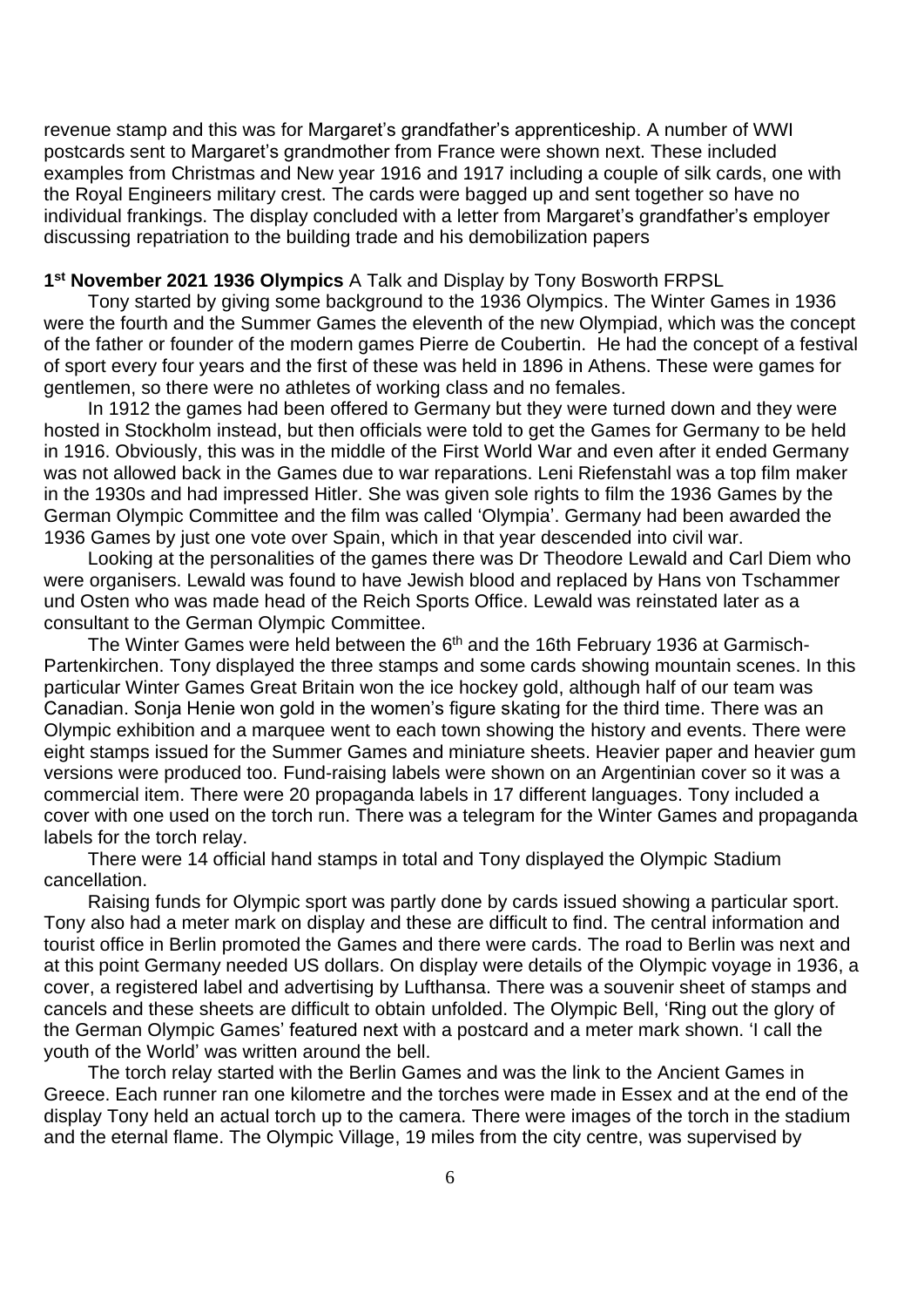Captain Wolfgang Furstner who was dismissed as he had Jewish blood and committed suicide. The Olympic Village consist of 150 chalets, each sponsored by a German city and housing 20 men each.

The next part of the talk was about the Zeppelin, LZ129 with a cover shown from the maiden flight. The 26th March 1936 flight was a propaganda flight and the Zeppelin dropped leaflets asking people to approve the action to take back the Rhineland. It's base was at Friedrichshafen and it flew over the stadium at 12 noon on the 1st August 1936. Mail was dropped off at Berlin Templehof airport. Venues were shown on the special cards and the also the stadium. Deutschlandhalle was used for boxing, wrestling, weightlifting and an exhibition. There was also rowing and canoeing and sailing at Kiel. There was an open air theatre, Maifled, used for the polo and equestrian events. Argentina won the polo final 15-3 against Great Britain and a ticket of the event was shown.

The Kraft durch Freude, KdF, meaning 'Strength through Joy' organisation provided cheap food and had a restaurant in the Olympic complex and an original menu was shown. The opening ceremony ticket and a postcard to Italy was shown. The first gold was won by Tilly Fleischer in the women's javelin and the second by Gerhard Stock in the men's javelin. Hitler was told he was a guest of the International Olympic movement and he couldn't pick who he was to greet. Jesse Owens won four gold medals and despite talk that Hitler turned his back on the athlete, he was actually not in the stadium. The crowd liked Jesse Owens and Hitler needed the crowd to fight for his cause. Two Jewish athletes were removed from the USA team for the 4 x 100 m relay and they substituted Jesse Owens. The British athlete Harold Whitlock won gold in the 50km walk and the Great Briton team won the 4 x 400 m relay. The GB relay team trained at a rugby club as they had no facilities, but they still beat the USA and Germany into second and third place. The marathon was won by Sohn Kee-Chung, a Korean but at that time the country was occupied by Japan so he had to compete as a member of the Japanese team and by the name Kitei Son. The silver medal went to Ernest Harper.

A press ticket for the baseball was shown and festivals, exhibitions and events were next. There was an air display on a card from Templehof, a mini sheet and a label for the Brown Ribbon horse race and a chess tournament. A garden display and a philatelic exhibition were held. A card concluded the display referencing Hitler with 'What will he do next?' These Games proved to the world that the third Reich was the place to be successful. The USA were beaten in the medal table by Germany. From the 1936 Games the whole Olympic movement has been very political.

Margaret Emerson gave the vote of thanks and members showed their appreciation by on screen applause.

### **6 th December 2021 Christmas** A talk and display by Julian Bagwell

In AD 336 Constantine introduced the first Christmas Day on the 25th December and it was into the 19th century, 1824, that it became a bank holiday.

Prince Albert is often attributed with introducing the Christmas tree to the country, but it was possibly Charlotte his grandmother who started this tradition. Carols of course are an important part of Christmas too and Christmas cards, first introduced by Henry Cole in 1843. The first issue changes hands for about £13,000 today.

The first item shown was from 1787 and posted on Christmas Day with a 207 cancel and it was a letter written on the 22nd December and charged at 6d to travel from Chorley to London, about £4 today. From 1840 came a 25<sup>th</sup> December item with a Penny Black on cover. There was a Mulready envelope for the 24th December 1845 which travelled across London, a late use. Cancellations on these covers were on the top of Britannia. An item for the 25th December 1863 was next going from Glasgow to Lismore. There was an embossed Christmas envelope from 1868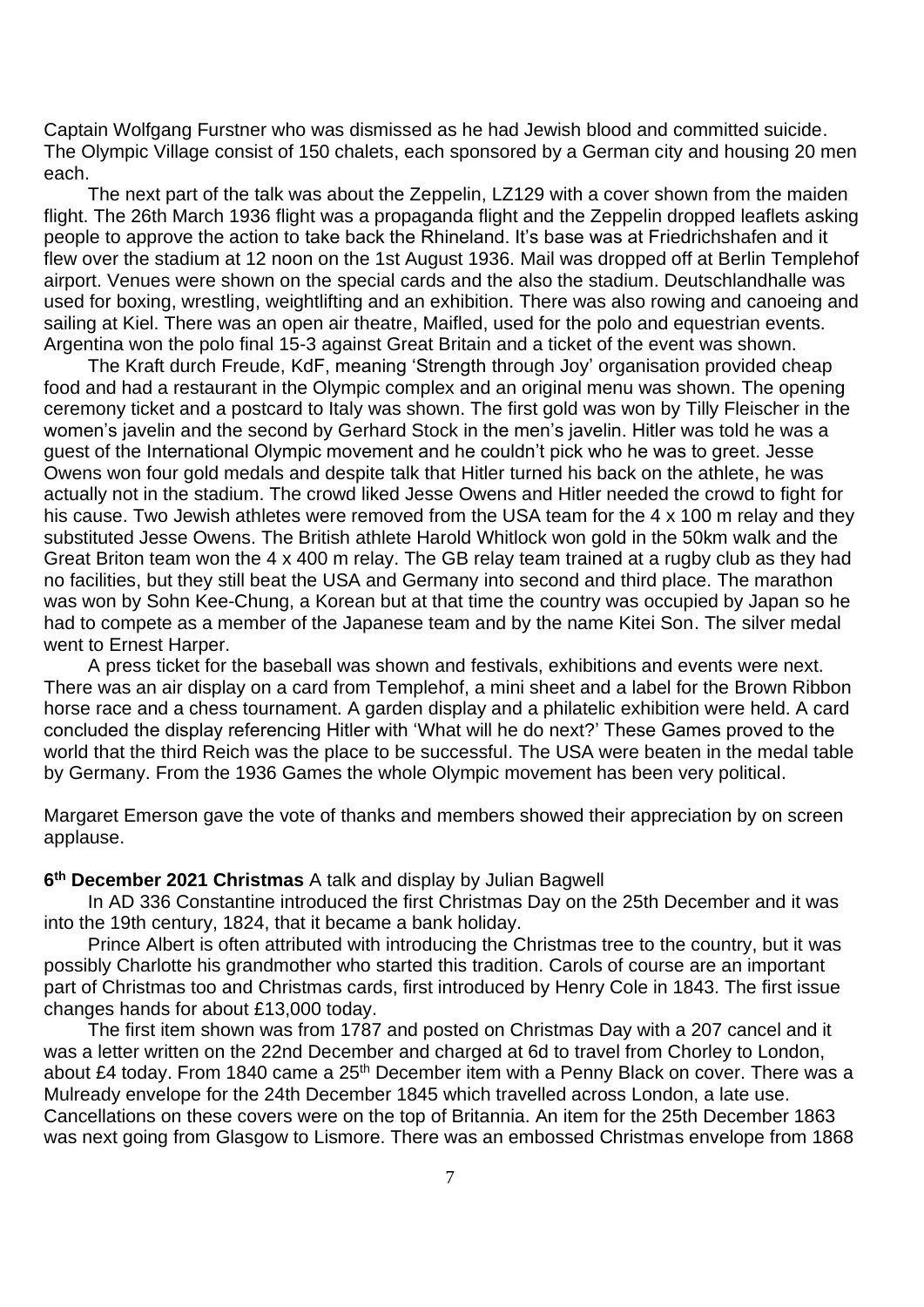with a 24<sup>th</sup> December receiving mark. Vale of Aylesbury County Council held a meeting on the 25th December and a postcard invitation for this meeting was shown, which did not receive a cancel. At this time stamps would be cancelled ahead of postal stationary cards at the Post Office.

Post and Telegraph offices issued special cards and the central telephone office was represented in 1889 with images of the Empire and London with Morse Wheatstone mentioned. There was a Labuan letter to London item, part of the Abrahamson correspondence and this was registered and dated the 25th December 1903.

There was an Edwardian railway letter with 2d paid to the railway company and then it was put into the post in Sheffield on the 25th December 1906. A Levant overprint on a card to Tonbridge was next which went by ship into the system in London and had a London mark for Christmas Day. Posted early for Christmas items on 24th for the 25th went unsealed for a halfpenny rate. Rochdale had a special cancellation, the only place in 1902 and then in 1905 Manchester had an MR in an oval. There was an extra machine cancel for Manchester 1908, X in a single circle and for Liverpool in 1909, the last year of use. From the World War I era was a a Royal Naval Division item from 1917 as the Navy had men in the army on the Western Front.

There was an unused card of Kara Tepe using a heliograph to use Morse code. German prisoners of war were featured with cards from Dorchester with photographs. There was a 1915 card from Germany to Southampton with a Dobenitz Camp marking and a 1918 Salonica army special card to Bromley.

A 1927 item was next with a 2d USA stamp on an item to London, which went to Berlin first on the 25th December 1927 with a paid cancel then applied in London before it was sent back to the USA in 1928, arriving on the 10th January. There was a Christmas Airmail item between London and Sydney, on the First All Australian Air Mail dated 17th December 1931 but in actual fact this was not the case. Australian National Airways were the first to run a service. There was a Christmas airmail from Khartoum dated the 15th December 1931 travelling to Cape Town and it arrived on the 22nd. An extra 5d tax had to be paid and that was marked the 8th January 1913. There was another air mail item with a 25th December 1933 cancel going to Florence from Gilgil, Kenya. There was a transit mark of the 26th December but then a four day wait for a flight, so it arrived on the 5th of January.

A 1936 item with an Edward VIII 1½d stamp from Stockport was cancelled in Toulon on the 25th December and went by Paquebot. The next item was from Christmas Island to Gilbert Island and had a single ring cancel for the 14th February 1939. Part one concluded with a statement that in 1962 in England and 1966 in Scotland came the end of the Christmas Day delivery.

Part two started with a question, which country issued the first commemorative Christmas stamp? It is often thought that it was Canada in 1898 although that was not the purpose of the stamp. Julian had several criteria for a stamp to qualify: it must be a stamp and not a seal, Christmas should be written on it or be depicted by the design, there must be more than one stamp issued, there should be no other purpose for that stamp such as welfare, it must be issued in the calendar year and not just a first stamp for successive years.

The first contender then was Canada. Christmas 1898 which was written on it but it was not so. The Empire rate was one penny or two cents and this was a concessionary rate for the UPU. A comment was made by Queen Victoria asking about the stamp which was being issued for the birthday of the Prince of Wales, but this was quickly changed by an official to refer to the Prince of Peace, so it was issued on the 25th December. This Empire commemorative comes in three shades.

The second contender is Denmark in 1904 but this was a Christmas seal and not valid for postage. The third example was from Saar, but again it does not show a Christmas scene and it issued in 1928 and 1929 for a welfare fund.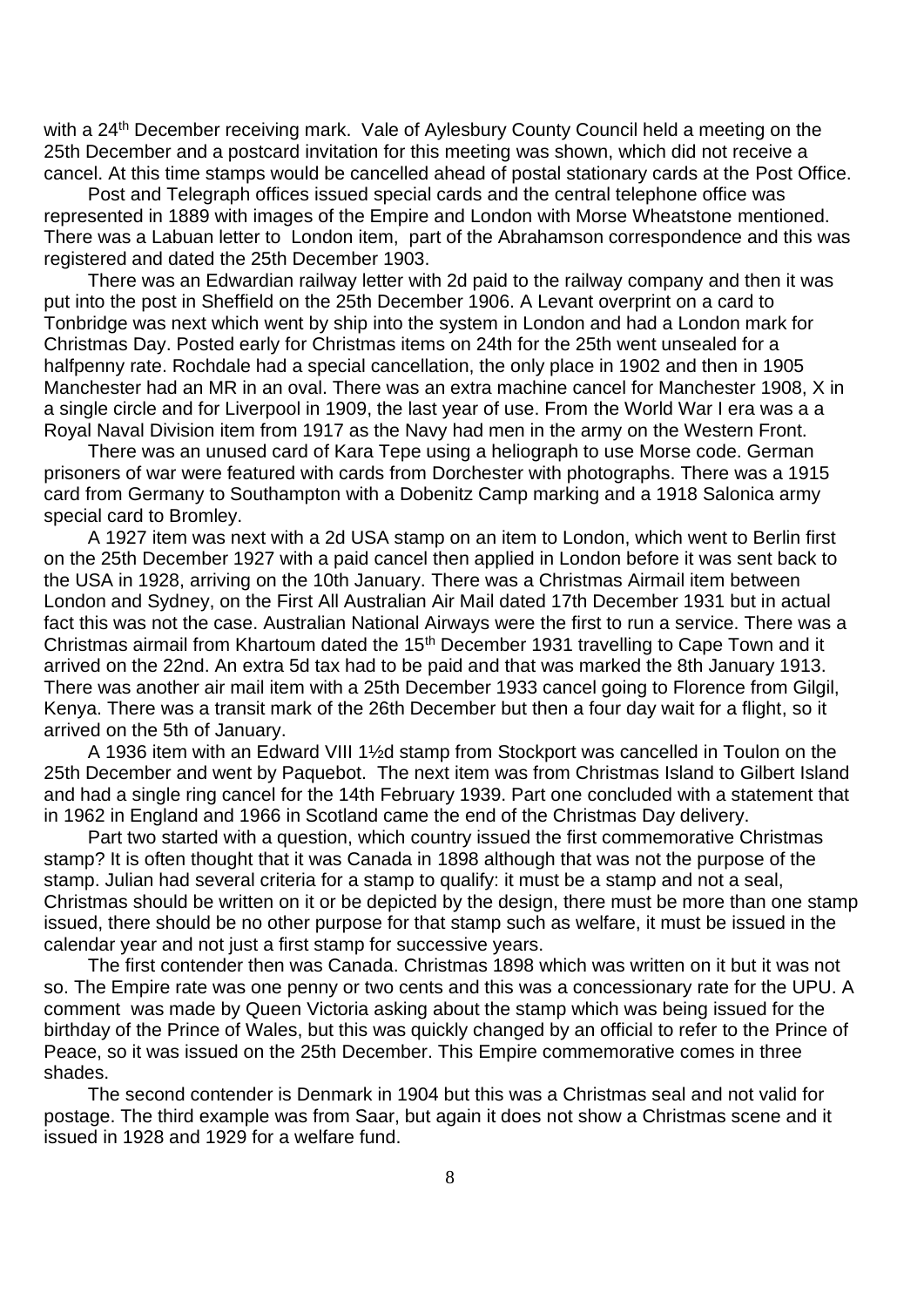Number four, the Netherlands who between 1931 and 1934 issued stamps with Christmas scenes on a few of them for the two middle years. Number five, the British Forces in Egypt issued a a Christmas seal firstly in 1932 and it was applied on the reverse of mail. It was sold in the NAAFI and cancelled with a dotted 'retta' cancel. Then in 1935 Christmas seals had run out and an overprint was applied to regular stamps. The next contender was Austria in 1937 on the 12th December with Signs of the Zodiac with a first day cover. It is listed in Gibbons as such but it is not a Christmas stamp. Brazil in 1940 issued a welfare set with some Christmas scenes and this was really for February 1940 and Youth Week. Hungary in 1943 issued Christmas scenes but there was no 1944 issue to follow. A miniature sheet was even issued in 1993 to commemorate the 50th anniversary of the stamp.

Number ten is Cuba in 1951 which issued stamps with the wording Navidades (Christmas) on the stamp which depicted a flower and the following year a tree. A first day cover was issued and shown. The Epiphany is on the 6th January and so it ticks all the boxes on Julian's list and so is suggested as the first Christmas commemorative stamp.

There are also some notable also-rans. New South Wales in 1898 issued a stamp with Christmas Bell flowers and between 1889 and 1891 the Duchy of Savoy issued a stamp with an emblem associated with the Order of the Annunciation. In 1906 Romania had a stamp depicting the Archangel Gabriel and Estonia in 1936 had a stamp to mark the 500th anniversary of the Abbey of Saint Brigitte Talin. There was a contender in 1937 from Italy and from Peru in 1938 with the arms of Peru and the star of Bethlehem. In World War II St Pierre and Miquelon applied a Noel overprint in 1941 on stamps and the following year, the Dominican Republic issued a Virgin Mary set and in 1943 Spain a set for the Holy Year. In 1945 Switzerland issued a peace and goodwill to all men stamp, in 1947 Belgium issued a set of Saint Nicholas and in West Germany in 1948 Cologne Cathedral issued a welfare stamp with Madonna and the Three Wise Men. In 1950 Spain issued stamps for the anti-tuberculosis fund, and there were also issues from France in 1951 and Monaco the same year for the Holy Year, with the five cent value having the a prophecy of Isaiah. In conclusion, Julian suggests that it's either Hungary in 1943 or Cuba in 1951 and he favours the latter. Today 100 countries issue Christmas stamps each year.

The vote of thanks was given by Margaret Emerson and there were several comments mentioning that this had been an interesting evening but that it also showed a fantastic amount of research.

### **Aspects of our hobby**

### **Looking back….**

### **The first post or pillar boxes**

In general terms nobody really likes change. Opinions might range from 'we have always done it this way' to suspicion or concern about something new. I guess this could apply to the concept of holding stamp club meetings on Zoom, and here I am not just talking about the CSPS, and people may be wary of new things or technologies. Online banking springs to mind here or contactless bank payments. This is nothing new and looking back at history there was concern about the advent of railway engines and motor vehicles and I am sure when the first wheels were invented people may have been suspicious!

I was reading an old copy of Cross Post (The Journal of the Association of Friends of the National Postal Museum) from Spring 1996, which was left out at a stamp club meeting I attended for any member to take and an article in it caught my eye as it concerned the advent of the post or pillar box. What follows is information gleaned from the article, 'Before the Box' by Tony Gammons and also from the Historic England website, 'Royal Mail Post Boxes. A Joint Policy Statement by Royal Mail and Historic England'.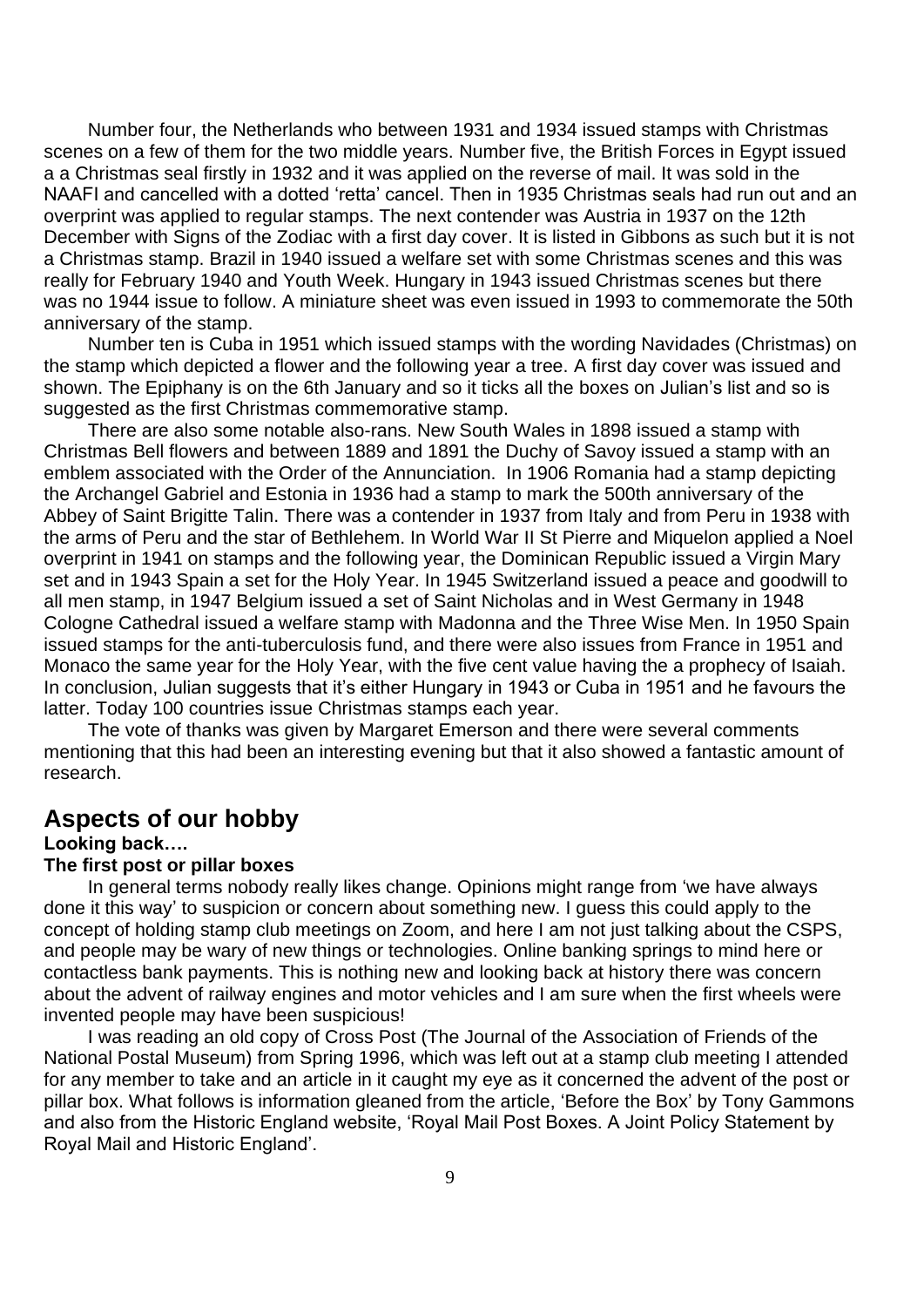Following the postal reforms which led to uniform penny post in Great Britain and Ireland, the Post Office realised it needed to spread its services out to country areas outside the postal network of post towns and receiving houses. At this time letters usually had to be taken to the nearest letter receiving office which could be miles away. The Post Office had no idea of the scale of the problem they needed to solve and in 1851 the Rural Post Revision was set up to study towns and villages not in the postal network. The aim was to enable something to be set in place even without a Receiving House. The rural letter carriers would deliver to 2 or 3 villages on their outward walks, which were of 16 to 18 miles long, and on their inward legs would collect letters from residents. The process was therefore in two parts with a gap of 4 or 5 hours of waiting time for the carrier between each part. However, there was no guarantee of the time of arrival of the carrier on the inward leg, so the sender was in effect kept waiting outside to intercept the carrier. This was probably key to the introduction of the letter box or post box or pillar box as it is known today.

This and the growth in demand for postal services which was fueled by increasing industrialisation and also urbanisation, led to the need for more convenient places where prepaid stamped letters could be deposited. The novelist Anthony Trollope, a General Post Office (GPO) official, was sent to Jersey to make recommendations and he provided a solution. He adopted a system which was in use on the Continent of locked cast-iron pillar boxes placed at the roadside which would have regular collection times. This scheme began in the Channel Islands in 1852 and was extended to the mainland the next year. In 1857 the Surveyor of the Western District suggested supplying small villages and country places with 'some safe receptacles for letters' which would be less costly then the pillar boxes in towns. A similar idea was also put forward by the Surveyor of Birmingham.

Postboxes are a normal part of life for us today in all their different shapes and sizes but to go back to my first comments in this piece, some members of the public were suspicious of them. It was suggested by the author of the article in Cross Post that the public needed great faith to place their letter in an iron pillar and be sure that it would be collected by a carrier, although that person would never be seen by them.

### **Margaret Emerson**

#### **The Festival of Britain and its Commemoratives Remembered**

Last year marked seventy years since the Festival of Britain took place occupying 27 acres on the South Bank of the Thames near Waterloo. The festival was opened by King George VI with Queen Elizabeth (the Queen Mother) on Friday 4th May 1951 and it ran until the end of September. The purpose of the Festival was to coincide with the centenary of the Great Exhibition of 1851 and also to demonstrate that Britain was getting back on its feet after the Second World War in spite of the rationing and austerity prevailing at that time. From a philatelic point of view two values of stamps were issued on the 3rd May 1951 which had a face value of 2½d and 4d.

The 2½d stamp was designed by Edmund Dulac (1882 to 1953) and the 4d by Abram Games (1914 to 1996). The stamps were printed in a single colour, red and blue to conform with the Universal Postal Union colour scheme to which the then GPO was not conforming, since the letter rates increased on the 1st May 1940.

The Festival of Britain stamps are the only commemorative issued in the reign of King George VI to comply. Taking the 2½d design, it shows the Britannia head facing King George with the dates 1851 to 1951 above the central design and the purpose of issue on the base of the stamp. The central design shows the Caduceus wand or staff which was held by Hermes, the messenger of the gods in Greek Mythology. The staff which has wings at the top also has a pair of snakes around it. This should not be confused with a similar emblem, namely the Hippocratic staff of Asclepius who is said to be the Father of Medicine. His staff only had one snake entwined on it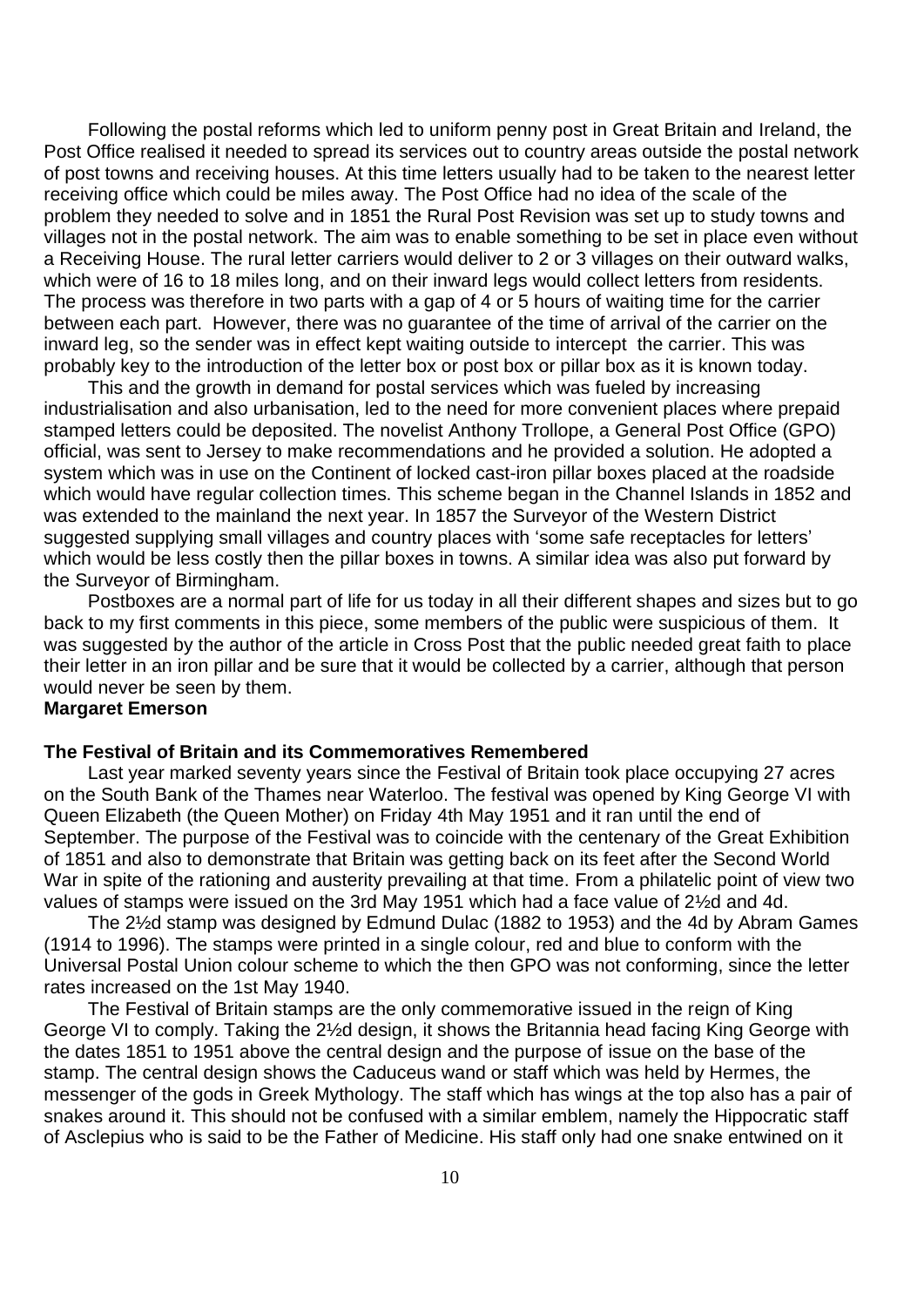and it sometimes mistaken for the Caduceus. Examples of such an error can be seen in the 1957 7 cents stamp of Australia (SG297) for the Flying Doctor Service, the 1940 5 cents of USA (SG 874 Doctor Walker Reed) and 1960 Pakistan 2 Annas and 14 annas (SG 118, 119) celebrating the Centenary of King Edward Medical College in Lahore.

The cornucopia or the Horn of Plenty has a complicated story but it was the young Zeus who accidentally broke the horn off the head of a nanny goat named Amellhea which suckled him as a baby when in Crete. Eventually Hercules obtained the horn and carried it wherever he went so that he was not short of food. In fact this was arranged by Zeus.

The 2½d stamp represented the basic 2 ounce letter rate within the United Kingdom, which as mentioned above, was introduced on the 1st May 1940 and continued until the 1st October 1957. As we all know, the 1d (penny) postage was introduced on 6<sup>th</sup> May 1840 so for it to rise only 1½ d in 117 years is remarkable. The 2½d stamp being printed in red (complying with UPU regulations) was the Foreign postcard rate introduced on the 1st October 1950. This lasted until the 1st October 1957 when the rate became 4d.

The Festival of Britain 4d stamp was designed by Abram Games. He was born in the Whitechapel of London and his father's surname was Gamse, a photographer from Latvia. At some stage the surname was 'adjusted' to Games. By 1930, he attended the Saint Martin's School of Art and six years later won a competition for a poster to advertise London County Council. During the Second World War and just afterwards he was appointed official war poster artist and designed over 100 posters. In 1947 he put forward a design for the 1948 Olympic Games series which the GPO accepted, it was the 3d value entitled 'speed'. As for the Festival of Britain stamps, the central motif is a star with a Britannia like head denoting patriotism and the four compass points, British influence. The bunting represented the festival aspect. The symbol was used for many purposes especially on souvenirs from the Festival. It was the iconic emblem. At both sides of the central feature on the stamp are the years 1851 / 1951 in the ribbons and as was traditional at that time to indicate the reason for the stamp issue. To comply with Universal Postal Union regulations at that time, the 4d stamp was printed in blue for the overseas letter rate (up to 1 ounce) which came into force on the 1st October 1950 and continued until the 1st October 1957 when the rate became 6d. It was at the 13th UPU Congress held in Brussels from the 14th May to the 11th July 1952 that the universal colour scheme was abolished.

As for the Festival itself, much could be said. They were postal facilities both at the South Bank and the pleasure gardens at Battersea. However from a philatelic or cinderella aspect, there was a series of poster stamps rated at 3d, sold in a folder for 2/6d (half a crown) which depicted such features as the Shot Tower which was later taken down in the early 1960s to make room for the Howard Gallery, the Skylon, the South Bank Exhibition (aerial view), the Royal Festival Hall, the only structure remaining and is in use, the Dome of Discovery, a Flying Saucer and Travelling Exhibition, the Festival ship 'Campania', Emmet's Nellie and an illustration of the 1851 Crystal Palace. The folder with stamps stuck down had information printed about the scene and were all printed in a light blue colour. For example, the Shot Tower, an old London landmark to be used as a lighthouse, mounting a radio telescope which will project messages to the moon. Also there was a miniature sheet of 10 stamps printed in a bright red/brown colour. All these were sold in aid of the Greater London Fund for the Blind.

Finally, but not least, with mail posted at the Festival, it received a special slogan postmark as did registered mail.

Images of some of the labels are shown below, left to right the Shot Tower, the Royal Festival Hall and the Skylon.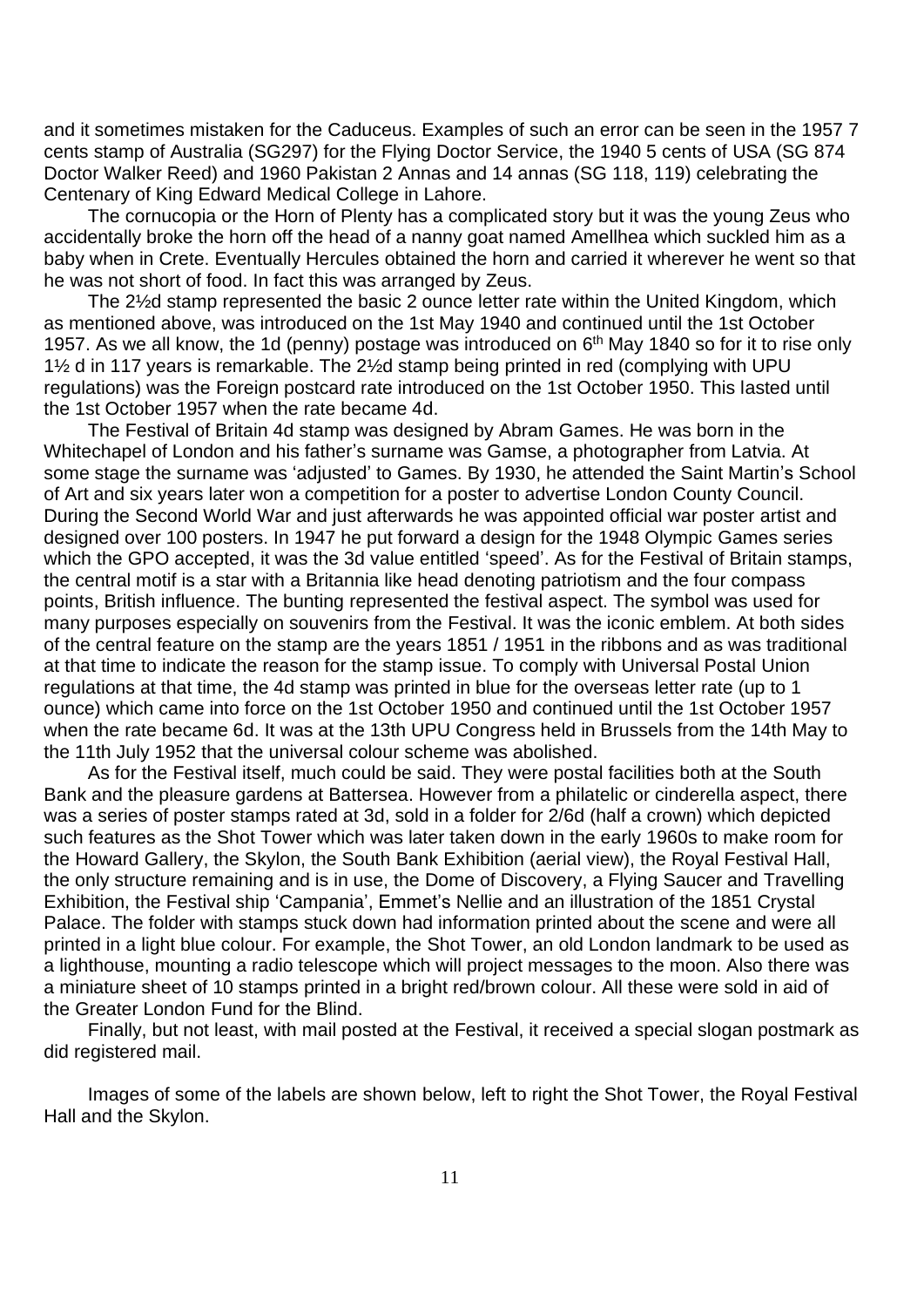







The 10 stamps in aid of the Greater London Fund for the Blind are shown left, featuring left top to bottom the Crystal Palace, Royal Festival Hall, Campania, the Skylon, the Festival of Britain Emblem and to the right the South Bank Exhibition, the Dome of Discovery, the Flying Saucer's travelling Exhibition, the Shot Tower and Emmett's Nellie.

**John Davies**

### **Aspects of Victorian overseas mail - An important European connection**

The Alps encircle northern Italy from Austria, Switzerland and France ending at the Mediterranean and historically had few crossing points before the age of more advanced engineering. Some of the crossings, especially west of the Brenner Pass were difficult. Hannibal is said to have used the Mont Cenis Pass, probably just a mule track, to take his army and elephants around 200 BC on a conquering expedition to France. Napoleon in 1803 could see the potential of a crossing and developed a carriage road enabling his armies to transport their equipment. The concept of a tunnel going through the Alps themselves was first proposed in 1856.

The amount of correspondence travelling from Great Britain overseas, particularly to India but also to China and Australia, meant that the overland route needed to be improved. In 1839 a route via Marseille was established by a convention between Britain and France and this led to the monthly steam packet service between Marseille and Alexandria, but it soon became apparent that this was not enough and it was increased to a weekly service. At the same time there was a connecting service between Suez and Bombay. Prior to this the mails had to round the Cape of Good Hope, a substantially longer journey.

By this time we were entering the age of the railway and the British and French railways had been built from London to Dover and Calais to Marseille respectively and a rail link was in place between Alexandria and Suez. This greatly reduced the transit time but the concept of joining the railways on either side of the Alps would shorten the journey even further with the addition of a rail link to Brindisi, southern Italy. It was felt that this route would be quicker than the route to Marseille and a ship voyage to that point. London to Alexandria was just over 2500 miles, with some 1700 miles by water, taking 8 days, but if the French and Italian railways could be joined using Brindisi, the sea journey was reduced to 954 miles.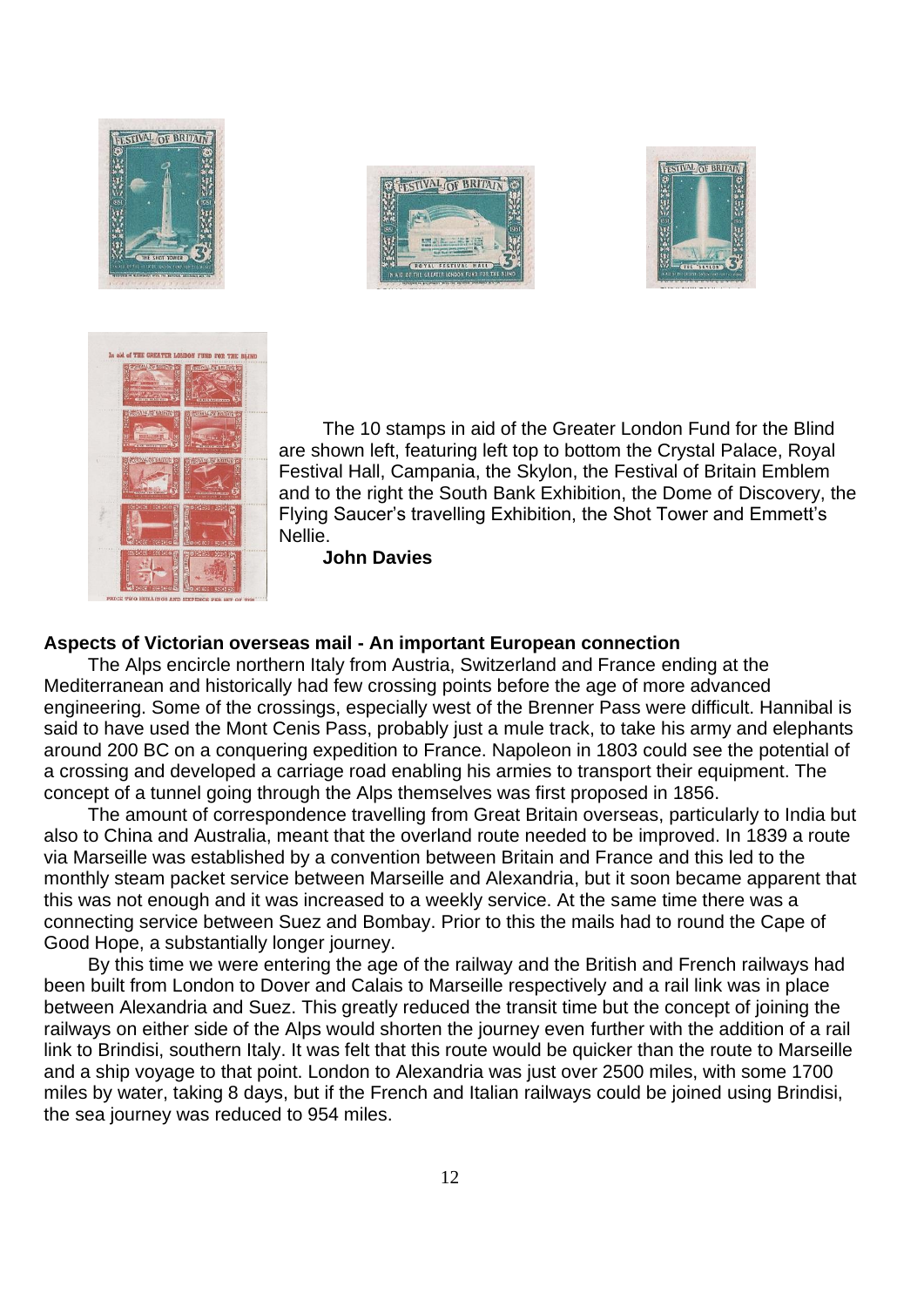It became obvious that the completion of a tunnel through the Alps would take longer and cost more than was envisaged, so nothing changes for big projects. While work progressed on the tunnel a temporary railway was built on the high road from St. Michel to the Italian border. This railway was a narrow gauge and the so called Fell Trains were used on the line. These had been invented by Mr J B Fell of Ulverston, Cumbria and had been especially designed to ascend and descend steep gradients. This 'Fell' railway was only used for three and a half years as the Mont Cenis tunnel was completed in September 1871.

### **Margaret Emerson**

*Using information from an article The Mont Cenis Pass Mail Route by Fred E Goatcher which was published in the Journal of the France and Colonies Philatelic Society Volume 43 number 3, September 1993.* 

### **Views from the Membership**

### **Another commemorative issue missed**

No doubt many members in our society have been disappointed in the selection of so-called commemorative or special stamps issued during 2021. None have been issued to mark any real important anniversaries. The year 2021 was the 150th anniversary of the opening of the Royal Albert Hall in South Kensington building having been started in 1867. As the name implies, it is a memorial to Prince Albert who died in 1861. Therefore the opening was 10 years after his death. The cost of the project in round figures was £200,000 and the seating could accommodate 8000 people. It is one of the largest halls in the world. Many musical events have taken place there including the annual November National Service of Remembrance. It was Sir Henry Wood (1869 to 1944) who founded the Promenade Concerts held at the Queen's Hall in 1895. The Queen's Hall which seated 3000 people was situated in Regent Street and destroyed by bombs in the early part of the Second World War (1941). It was on the 16th April 1941 that about 500 enemy aircraft dropped 100,000 bombs on London. Even so, Sir Henry Wood, who was knighted in 1911, secured the Royal Albert Hall to continue with the Promenade Concerts and these have continued to the present day. It should be mentioned that the Royal Albert Hall houses one of the famous Willis organs which has about 9000 pipes.

In it's 150th year it is a pity that Royal Mail did not produce an issue for it. To be fair, in 1980 for the London landmarks issue the Albert Memorial was featured and is directly opposite the Royal Albert Hall.

### **John Davies**

### **Not commemorated in 2021**

Quite rightly, Royal Mail issued a small series of stamps commemorating the life of Prince Philip and the stamps incorporated the dates 1921 to 2021. However, in the same year in which Prince Philip was born so was Peter Alexander Ustinov, born in London of Russian parents on the 16th April 1921. By 1938 Peter Ustinov began his acting career. The Second World War interrupted his career but he starred in very many films such as the epic 'Quo Vadis?' playing the part of the Emperor Nero. He appeared in the black and white film 'Odette', who was a Special Operations Executive during the War and 'One of our aircraft is missing', a film directed by Michael Powell which included some of our distinguished actors. This was a serious film in which his part was a Dutch priest. As a result what he had to say was in Latin although some English words were used. On the lighter side there were the Disney films such as 'Blackbeard's Ghost' and 'One of our Dinosaurs is missing'.

In the 1978 film 'Death on the Nile' by Agatha Christie, he played, perhaps his most wellknown part as the Belgian detective Hercule Poirot. Ustinov wrote several successful plays such as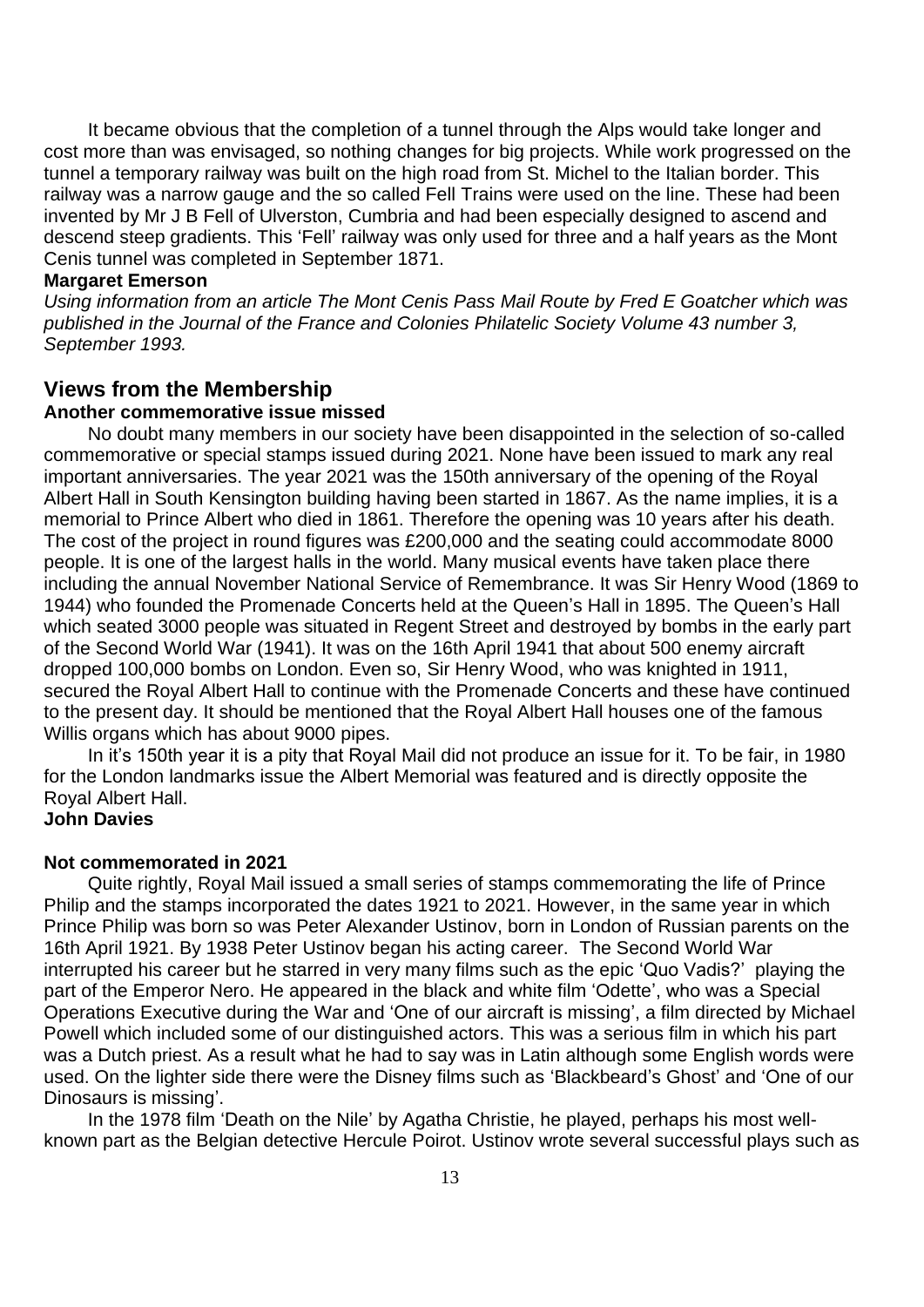'The Love of Four Colonels' in 1951, 'Romeo and Juliet' in 1956 and the Unknown Soldier and his Wife', written in 1967, just to name a few.

On top of the above he wrote his autobiography 'Dear me' published in 1977. He won many awards and died at the age of 82 on the 28th March 2004. **John Davies**

#### **Possible stamp issues for 2022**

Looking slightly into the future, there are three important anniversaries which should be considered for a special stamp issue.

The first is to commemorate the centenary of the death of Ernest Shackleton who died on the 5th January. He was on his fourth Antarctic expedition and was in South Georgia at that time and he is buried there. In his 1914 to 1916 expedition his ship 'Endurance' was marooned by the volume of ice and Shackleton with a small group made a trek of some 800 miles to safety.

Ernest Shackleton was born on the 15th February 1874, the same year that the General Postal Union, later renamed the Universal Postal Union was formed, in Kilkea in the county of Kildare and became an apprentice in the Merchant Navy, becoming a junior officer serving Robert Scott on the ship 'Discovery' in the National Antarctic Expedition of 1901 to 1904.

During 1908 and 1909 Shackleton reached a point 97 miles from the South Pole. As mentioned above during the 1914 to 1916 expedition he was marooned and he and his party made their way to Elephant Island.

The second important anniversary is the centenary of the introduction of postage meter frank machines on the 5th September 1922. The first type was made by Pitney-Bowes. One of the earliest users of such machines was the Prudential Assurance Company, which had a head office in London's High Holborn. Although Pitney-Bowes was an American manufacturer, Britain began to manufacture its own types such as the Universal multi-value which was an electric machine. The hand operated types were also made which were the Universal 'Simplex' which had limited values and an Universal 'Simplex' for parcel post tape. Also made in Britain was the Neopost machine. This too had limited values.

Over a period of time slogans were added and a change of 'stamp' design appeared in 1925 showing the Royal cypher. It might be worth noting that all the value indicated impressions all have the words Great Britain. It has been a custom in Great Britain for postage stamps not to bear the country of origin as a mark of respect to the fact that Britain introduced the postage stamp payment system and that the portrait of the monarch was sufficient. As meter post impressions do not have the royal portrait Great Britain was incorporated to comply with the rules. However, it must be said that certain other stamps don't carry the country's name, such as Postage Dues which are for internal usage.

Apart from machines used under license by firms, the General Post Office used counter machines for parcel post. Their design was totally different and omits the words Great Britain.

The third anniversary which should be commemorated is that for Howard Carter and the Earl of Carnarvan who discovered the tomb of the Pharaoh Tutankhamun in the Valley of the Kings in Egypt on the 26th November 1922. It is believed that Howard Carter came across a mention of Tutankhamen some 30 years previously and began looking for the tomb. It was the Earl of Carnarvan who sponsored Carter. The results of this historic find are in the museum in Cairo but in 1972 to mark the 50th anniversary of the find, some of the items were loaned to the British Museum for an exhibition which included the well-known mask. The Post Office issued a 3 pence stamp depicting a statuette of Tutankhamen in a general anniversaries issue on the 26th April 1972.

### **John Davies**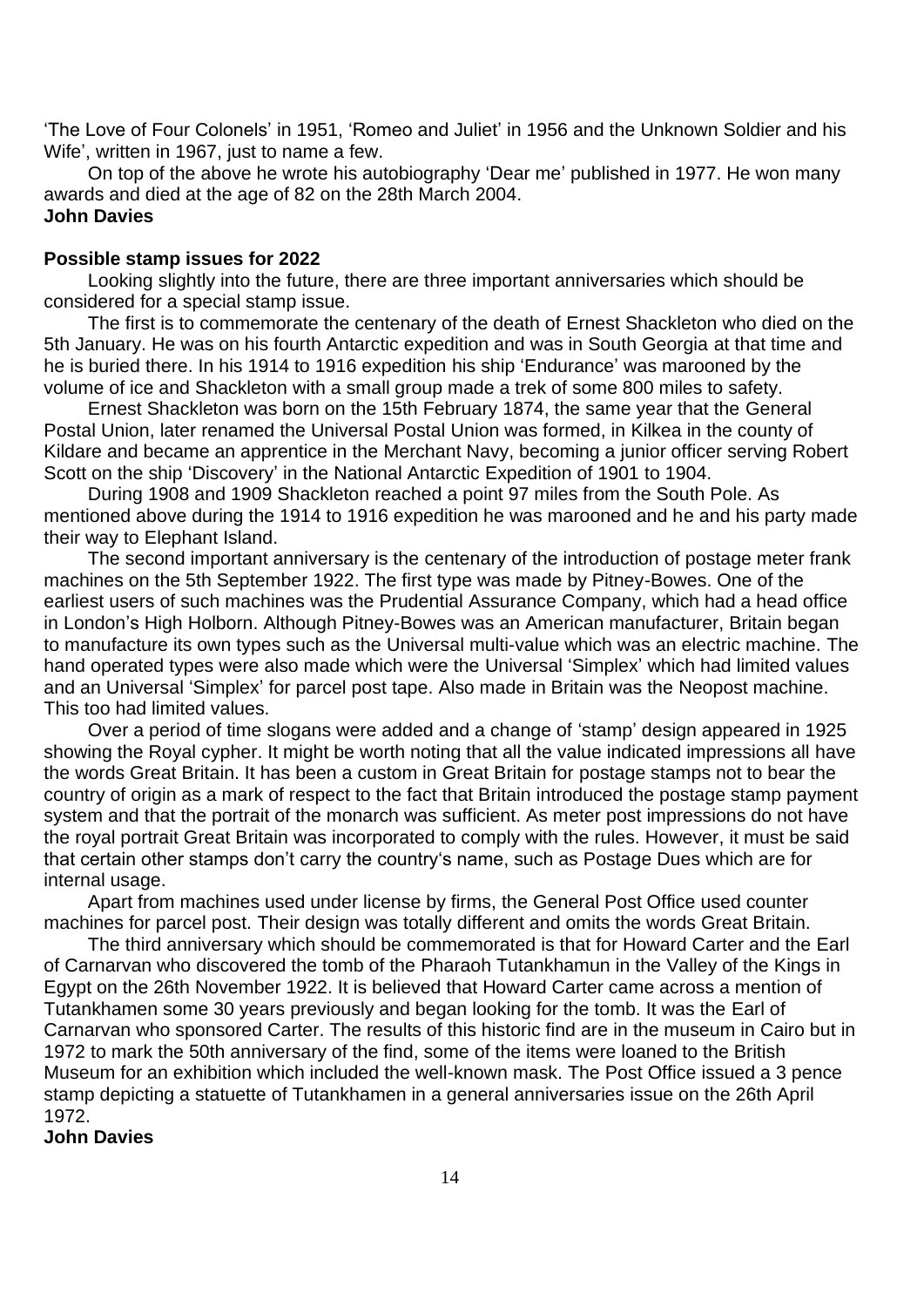### **Postal History and Postmarks Looking back…**

| Stamme              | Royal Man<br>Dorset &    |                                 |
|---------------------|--------------------------|---------------------------------|
| <b>Jarbon Fibre</b> | S.W. Hants<br>24-02-2015 |                                 |
| William Watt        | ANGANS                   |                                 |
|                     |                          | <b><i><u>AAAAAAAAAA</u></i></b> |

The mark to the left is dated 24<sup>th</sup> February 2016 and commemorates William Watt, O.B.E. who earnt a worldwide reputation for his original work on carbons and graphites. He developed a commercially viable process for the manufacture of high-strength carbon fibres.

### **Recent inkjet postmarks**

There was the usual mix of inkjet cancellations last year and a few are shown overleaf. From 21<sup>st</sup> January and applied in Chester and North Wales comes Stay home, Protect the NHS Save lives the government slogan for the pandemic restrictions and lockdown. Overleaf right is the cancel to commemorate Holocaust Memorial Day on the 27<sup>th</sup> January, applied at Dorset and Hampshire mail centre with the Slogan Light the Darkness.



From March and applied on 26<sup>th</sup> of the month at Medway Mail Centre comes the slogan marking 150 years of international rugby England V Scotland 27<sup>th</sup> March 2021. Below right also from March, this time 29<sup>th</sup> and applied at Chester and North Wales, is the slogan for World Autism Awareness Week 29<sup>th</sup> March to 4<sup>th</sup> April 2021.



Overleaf left and applied at the Nottingham Mail Centre, is the slogan Royal Mail delivering with Pride for Pride Month, which was held in June. To the right is the slogan for SANDS a charity supporting people who have suffered baby loss and this was applied on 28<sup>th</sup> June at the North and West Yorkshire mail facility.



Next applied at Gatwick Mail Centre dated 2<sup>nd</sup> July is the slogan Thank You NHS marking the founding of the NHS on 5th July 1948. Dog Awareness Week 2021 featured on a cancel applied in July, below right and dated 5<sup>th</sup> July and applied at Chester and North Wales.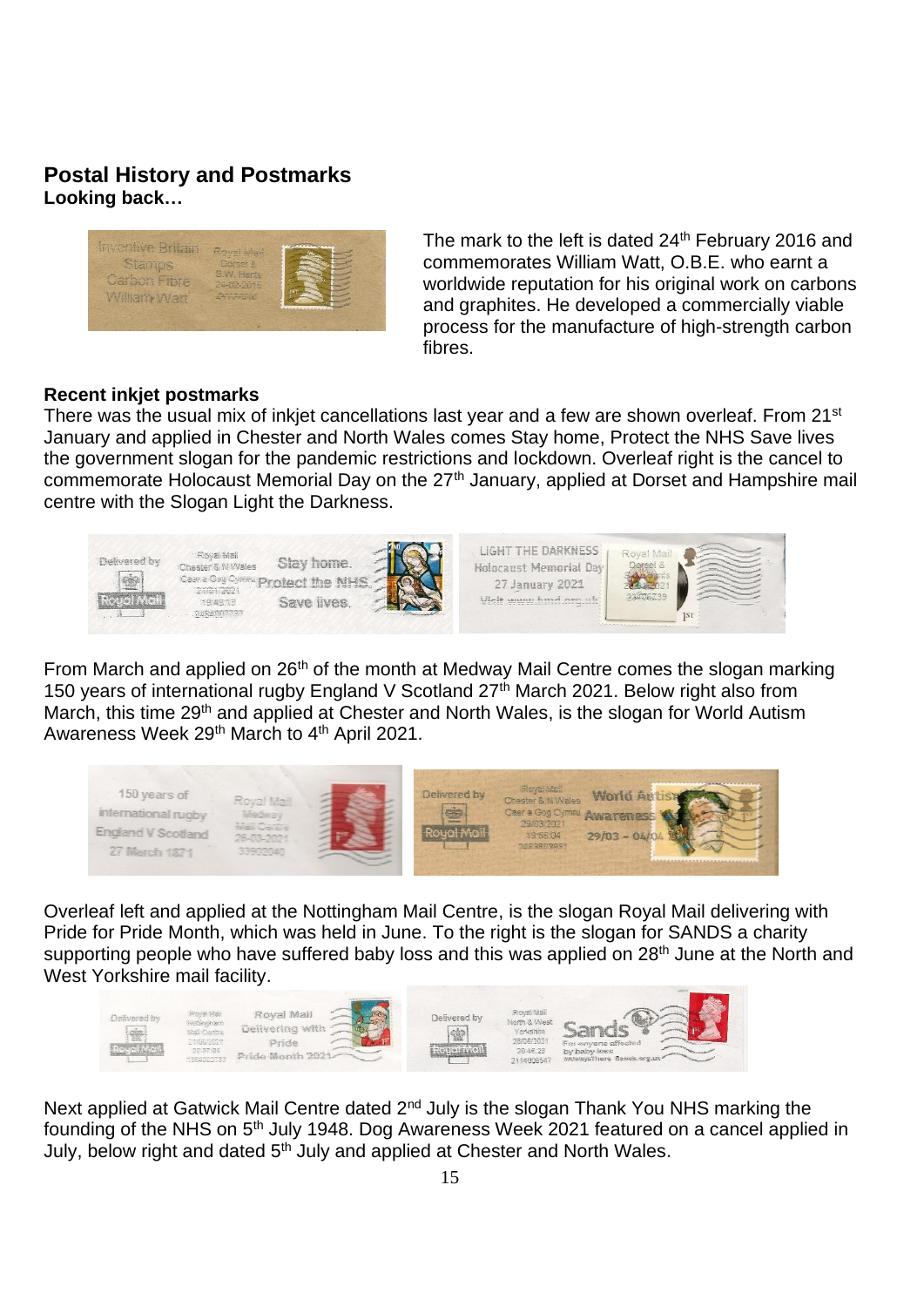

Below left from the same mail centre dated 20<sup>th</sup> September, is Send a Card, Deliver a smile, Thinking of you slogan. The cancel below right is for Breast Cancer Awareness Month 1<sup>st</sup> to 31<sup>st</sup> October 2021, again applied at Chester and North Wales.



The January/February Bulletin often contains a summary of December and Christmas slogans and this time your editor has seen just two. The first is shown below left, Shop Early Send Early this Christmas dated 19th December. There was no indication of last posting dates which is customary. The second was a Covid 19 public health slogan Get boosted now written between a black rectangle looking very much like a hazard warning sign. You will notice that there are just 3 wavy lines in each case and this form of cancelling has been introduced so that the sorting machines are not confused by the QR code strip to the right of the Christmas stamps.





Royal Mail SET BOOSTED NOW  $\sim$ 

The last example without a date and 7 wavy lines must have been applied when an older machine was pressed into service. I will have to try and match the Christmas card to the envelope and handwriting, as I omitted to make a note of the sender by which a rough location might be gleaned.

### **Permission to use the biro to cancel stamps**

Items of mail posted over a Post Office counter with data matrix stamps, such as those illustrated in the July Bulletin and the Christmas issue illustrated above as the second class value, pose a dilemma. Counter staff have been asked to cancel these stamps carefully, as reported in Stamp Magazine January 2022, which may seem like good news for collectors. The bar code needs to remain readable for the machines and as mentioned above, the number of wavy lines has had to be altered to avoid confusing the machines. These stamps are still under trial. Postal officials have been told to only cancel the stamp portion and the code bar at the side should stay clean. In an instruction they were told that an item presented with several stamps attached should have the end stamp cancelled and the rest of the stamps should be struck though using a biro.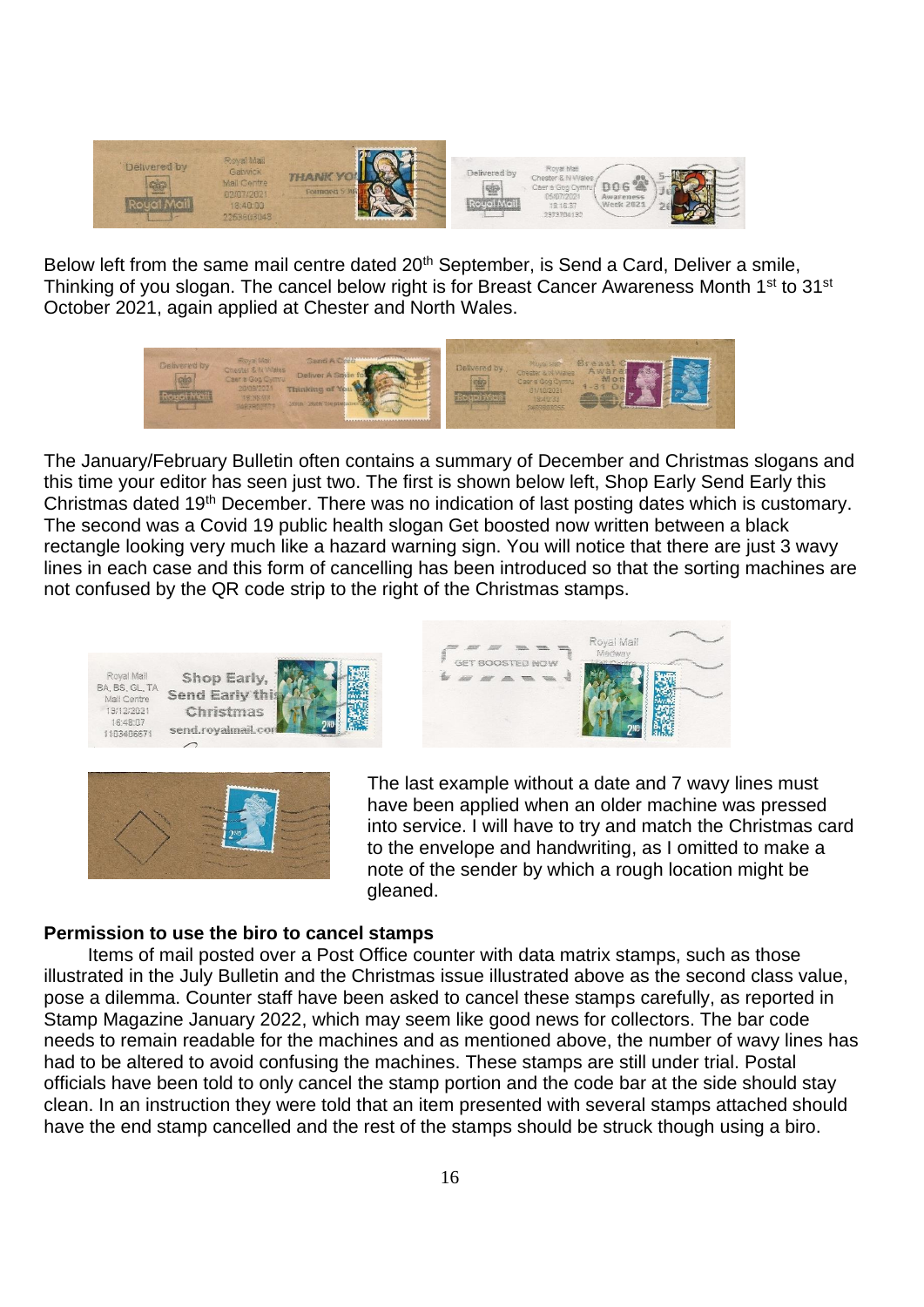This is sacrilege in the extreme and it is well known that they prefer mail to be presented without stamps, so that a so called Horizon label can be issued for the postage and attached.

Horizon labels obviously save on accounting for lose stamps and when I (Editor) arrived at my local Post Office a few weeks back with 45 magazines for another club, they each ended up having a Horizon label attached. They were large letter size at just under 200g and the subpostmaster had to log each postcode and building number on the system and print the label. I asked if he could have issued me with 45 batches of stamps to the value of £1.53 and he said, 'No'. I guess if I had asked for 45 2nd Class Large Letter stamps if it had been under 100g and attached them myself and posted the items in the postbox outside the Post Office, I would have been able to do just that. You can imagine his frustration though especially as the queue was building up being just days before the 2<sup>nd</sup> class last Christmas posting date, but fortunately there was a second window open.

#### **An unusual cover**

Many years ago, mail addressed to addressees in Wirral bore the postcode letter 'L' for Liverpool where sorting took place. For some reason it's all changed and the postal code for Wirral is now CH, for Chester and North Wales. Where sorting actually takes place is a mystery to me. Also, I'm surprised that with the postcode code of CH mail it's not sent to Switzerland which is their international code for Canton Helvetia.



The Chester and North Wales sorting office uses a part bilingual cancellation incorporating Caer a gog Cymru, shown left. Way back in 1958, regional issues appeared which were valid nationwide. Those using the 'Wilding' portrait of the Queen continued until the introduction of decimal currency in 1971. At this time the 'Machin' portrait of the

Queen was in general use (from 1967). The Welsh regionals followed the same basic design as all the other regionals with their own specific emblem at the top left corner. From 1971 to 1996 at least all values are expressed in pence as perhaps expected but this was objected to in Wales as pence was not a Welsh word. So in 1997 onwards the letter 'p' was admitted because the Welsh word pence is Ceiniog and it would be confusing if values are expressed as 20 c in the rest of the UK. Altogether there were just four values which omitted the letter P, namely 20p 26p, 37p and 63p.

In June 1999 regionals were introduced, a pictorial series consisting of four stamps. These were originally for second class, first class, Europe and the rest of the world. The European design incorporated the E and this was dropped for an actual rate in 2004.

On the 15th February 2000 Royal Mail issued a booklet costing £7.50 under the title 'Special by Design'. One of the pages consisted of a mixture of regional 'Machin' head designs for Scotland, Wales and Northern Ireland, three for each region. These were printed in orange red. As expected, the Scottish and Northern Ireland first class stamps are No Value Indicated (NVI) and show 1<sup>st</sup>, but the Welsh stamp is bilingual showing 1AF/ST. The Welsh word for first is guntaf. At this point it should be mentioned that Wales did not have a Machin type second class issue until the 1999 pictorial series was introduced, The second class value depicts a leek and shows 2AIL/ND. Ail is a complete word for second. The image below left shows the 1<sup>st</sup> class Machin heads as mentioned above and below right the pictorial Welsh stamps as mentioned above on a mini-sheet for the National Assembly of Wales issued in 2006.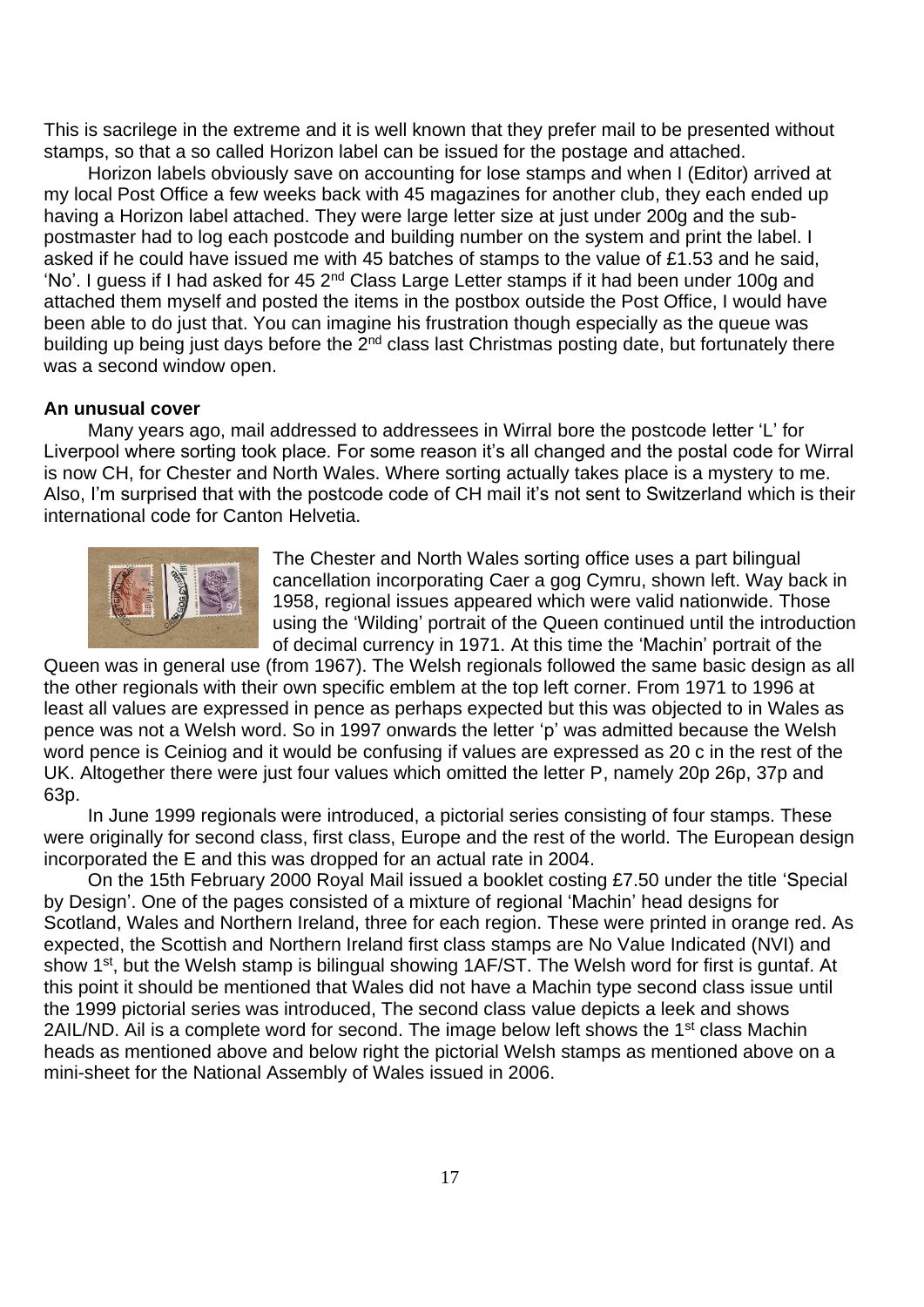

It is of course very difficult to establish usage of the Welsh first class stamp depicted on the portion of the cover shown below, which was of a light usage.



Posted to Italy in 2014, the up to 20 grammes letter rate was 97p. The United Kingdom letter rate at that time was 62p from the 31st March 2014, but when the Welsh no value indicated stamp was issued in 2000 the rate was 26p. The rate was increased by a penny on the 17th April 2000.

The other aspect of the cover shows the Welsh version of the airmail etiquette. It was the custom at one time to add the Post Office ordering code P 25A WELSH on the reverse. These are printed in sheets of 36 - 3 x 12, so that 18 are in English and 18 are in Welsh. **John Davies**

#### **Non-value indicator (NVI)**

Following on from John's article about NVI stamps and the problems with the Wales regional issues above, I thought I would look up some more information about this type of stamp as many other countries also issue them.

The concept meets a certain postage class and the stamp retains full validity for that intended class even when the rate is changed, so in the UK our  $1<sup>st</sup>$  and  $2<sup>nd</sup>$  class stamps. Non-denominated postage was first introduced in the United Kingdom in 1989 for domestic mail. These stamps reduce the cost of printing large volumes of low-value stamps and were approved for international postal usage by the [Universal](https://en.m.wikipedia.org/wiki/Universal_Postal_Union) Postal Union (UPU) in 1995.

Canada was early with this concept issuing its first non-denominational stamp in 1981, the so called "A" Definitive, featuring a stylized maple leaf. This stamp was used during a changeover in the first class domestic rate of 17 to 30 cents and was valued at 30 cents. In 2006, Canada's named its NVIs the "Permanent" stamp. This was shown by a white capital "P" overlaid on a red maple leaf, within a white circle but from 2009 varied colours appeared.

Czech stamps for domestic mail are marked with an A, those for international mail to European countries are marked E and stamps for international mail (non-European countries) are marked Z. New [Zealand](https://en.m.wikipedia.org/wiki/New_Zealand_Post) Post started issuing the Kiwistamp in 2009 and each stamp will always be worth the current postage of a Standard Post medium domestic letter. Multiple Kiwistamps or a mix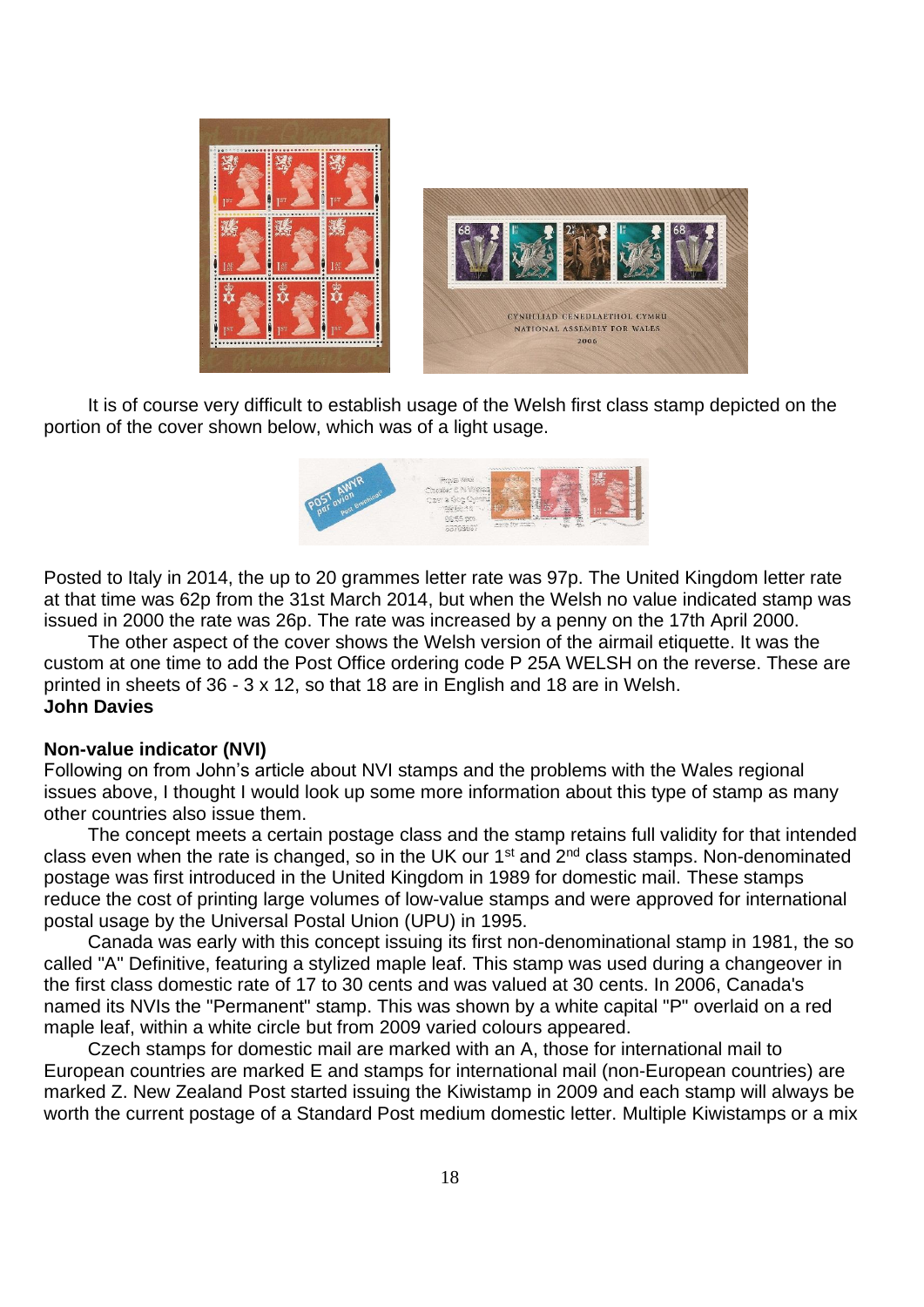of these and denominated stamps can be used on a mail item for higher domestic rates or to make up the international mail rates.

The USA operated a different system from 1975 and the stamps retained their original monetary value. Some stamps, for example the [bulk](https://en.m.wikipedia.org/wiki/Bulk_mail) mail rate, were issued without a denomination. In 1975 there was uncertainty as to the timing and extent of a postal rate increase and Christmas stamps that year were therefore issued without denomination to save reprinting. In 2006, the United States Postal Service applied for permission to issue the Forever® stamp for [first-class](https://en.m.wikipedia.org/wiki/Mail#First-Class) postage, the first issue being made on 26<sup>th</sup> March 2007.

### **Army Vehicles**

On 2<sup>nd</sup> September 2021, Royal Mail issued a series of stamps which relate to Army vehicles. The four first class and four stamps at £1.70 for the European letter rate all depict various types of tanks. Many more vehicles other than tanks were/are used by the Army and it is a pity that these were not depicted. Perhaps the most familar vehicles – one of several 'work horse' types- is the Bedford 4 Tonner which is used largely for troop transport and carrying domestic supplies. Then there is the Bedford Motor Transport 8 Tonner load carrier used by the Royal Corps of Transport. Then there is the Land Rover type numbers 90 and 110 used largely for going from A to B. There are the Foden chassis type of tankers which carry 22,500 litres of fuel, Retiol. These were often seen in Germany and so carried a warning on them indicated by the word 'HAZCHEM'. Then there is the Scammell tank transporter called 'the Commander'. There are one tonne Land Rover driven by members of the Royal Corps of Transport as ambulances for the Royal Army Medical Corps. The Army uses the Foden 16 tonnes for freight transport. The list can go on but to show just tanks gives the wrong impression. Last but not least the Army uses motorbikes for the despatch riders such as the Armstrong and Nortons, but that is a different story! **John Davies**

### **Snippets of News**

### **Royal Mail children's stamp design competition**

Last year Royal Mail held a competition for young people to design a stamp which highlighted the work of key workers and others in keeping the UK connected during the Covid-19 pandemic. Some 120 regional finalists were selected out of 606,049 entries from 7,479 schools. Thanks to all the entries, Royal Mail secured the Guinness World Records title for largest postage stamp design competition.

Of the 120 winning regional entries, 24 regional entries will then be selected and these in turn will be reduced to just 8 for the special set of stamps due for issue this Spring. This is the sixth time in the 500-year history of Royal Mail that designs by children have been used on stamp issues. The previous occasions were 1966 a Christmas issue following a competition held by the childrens' BBC television show, Blue Peter, 1981 (Christmas), 1992 (the Green Issue issued in September), 2013 (Christmas) and 2017 (2 designs for Christmas).

*Reported on allaboutstamps.co.uk 27th September 2021 with additional information by the Editor.*

### **Parcel sorting machine at Royal Mail**

A fully automated parcel sorting machine has been installed at the Tyneside mail centre facility and it can sort 180,000 parcels per day. The system uses 200 trays to sort up to 10,000 parcels an hour for sending on to local mail centres. The machine is about the length of six double decker buses and is capable of handling parcels of many different shapes up to 31kg in weight.

*Details from an article on [www.chargedretail.co.uk](http://www.chargedretail.co.uk/) dated 16th November 2021*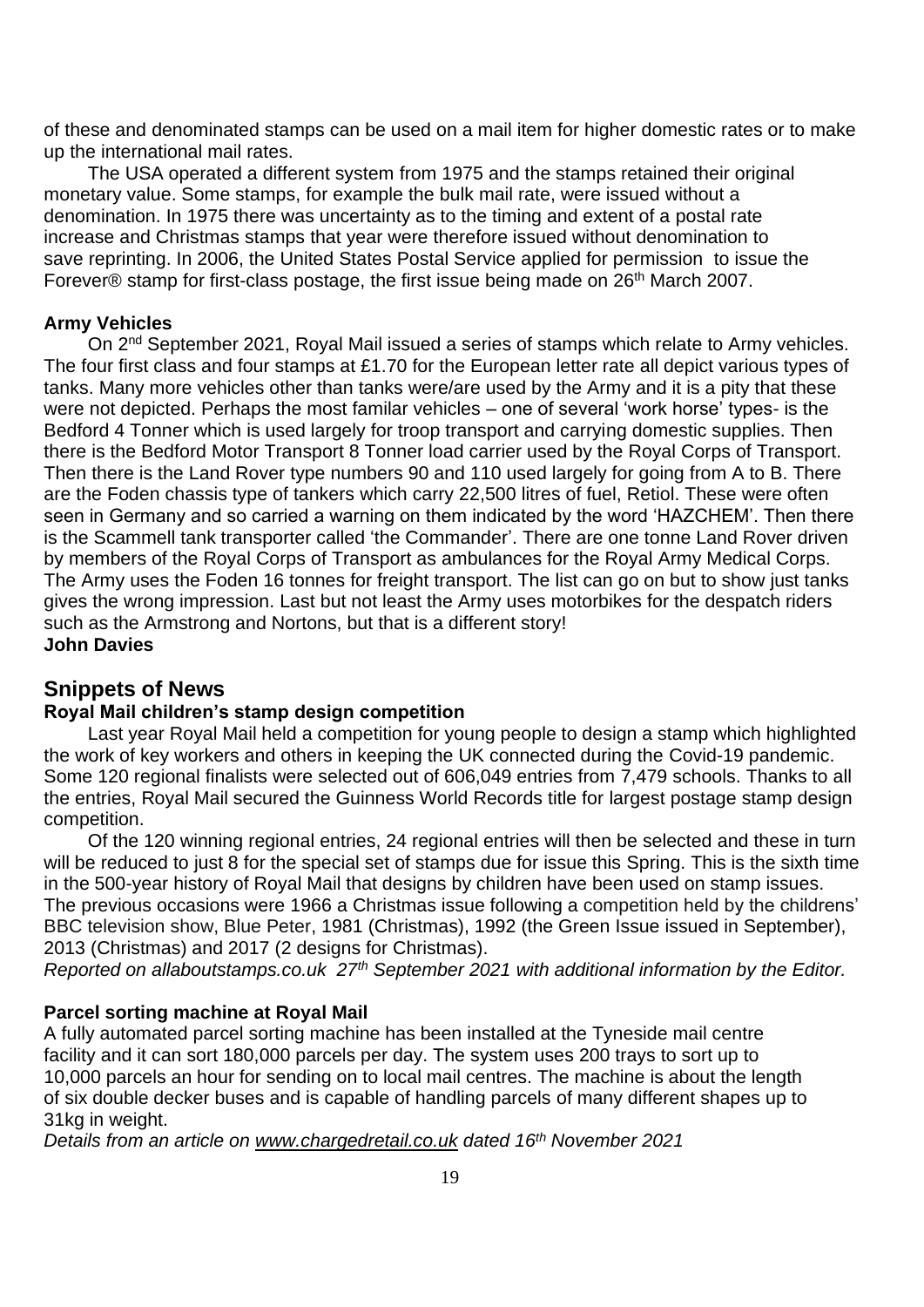### **Mensa commemorated on Isle of Man stamps**

The Isle of Man Post Office issued a set of six stamps on 1<sup>st</sup> October 2021 marking the 75th anniversary of Mensa, which is the world's oldest and largest high IQ society. The stamp designs show puzzles, codes and ciphers and in the lower left corner of each stamp is a three-word reference to "important Mensa places and locations on the Isle of Man" created using the what3words app.

*Information from Linn's Stamp News 20th October 2021*

### **Australia Post year album error**

The 2020 Australia Post year album may prove to be more popular than usual for two reasons. Firstly, there is a new format with the stamps printed as full gummed pages and fixed within the book. Each of the stamps in the book is a new and distinct variety.

However the main reason why the year album may prove more popular is an error on the Art of the Desert page. One stamp has the word Australia and the year missing and this may well be a popular error. You have to ask the question was this a genuine error in production? Errors of this sort are quite rare on stamps now and so it could be a clever piece of marketing by Australia Post? *Details based on an article in the APF news March 2021 and submitted by John Davies.*

#### **British Guiana 1c magenta**

The British Guiana 1856 1¢ Magenta made headlines on  $8<sup>th</sup>$  June last year as members no doubt remember reading here in the Bulletin when it was sold for slightly more than \$8.3 million at auction in New York City. Stanley Gibbons quickly announced it was the purchaser of the stamp and since then the company has launched an effort to give collectors and others an opportunity to own a part of this stamp through fractional ownership. Shares in the asset are sold to individual shareholders.

On 4th October, Stanley Gibbons announced that it has selected the online platform Showpiece to facilitate fractional ownership of the stamp. Those registering will have the opportunity to acquire shares in the stamp "during the first, early access period," according to Stanley Gibbons, when shares will be sold at a lower price than future offerings. The first shares were due to go on sale last November.

*Based on an article in Linns Stamp News October 12th*

### **And finally ...**

Swiss Post issued a stamp in September 2021 that appears blank apart from the value and the word Helvetia, so what is going on? Paintings are produced on canvas and the material can be considered a symbol of art in general terms. The blank canvas could mean there is no funding to produce the painting. A fact that may not be well known is that Swiss Post has been collecting and promoting contemporary art works since 1924. This amounts to around 400 works and a portfolio of architecture pieces around the country. This new stamp raises awareness of the promotion of culture and corporate art collections. The 8 stamp mini-sheet has a QR code which on scanning reveals more about the canvas stamp.

### **A New ABC of Terminology (Continued)**

**ZIP block**: This is a USA term for a marginal marking block with the selvage bearing the image of the ""Mr. ZIP"" cartoon character and/or an inscription trying to persuade the public about the benefits of using the ZIP code. It first appeared in 1964 and a ZIP block is normally a block of four stamps.